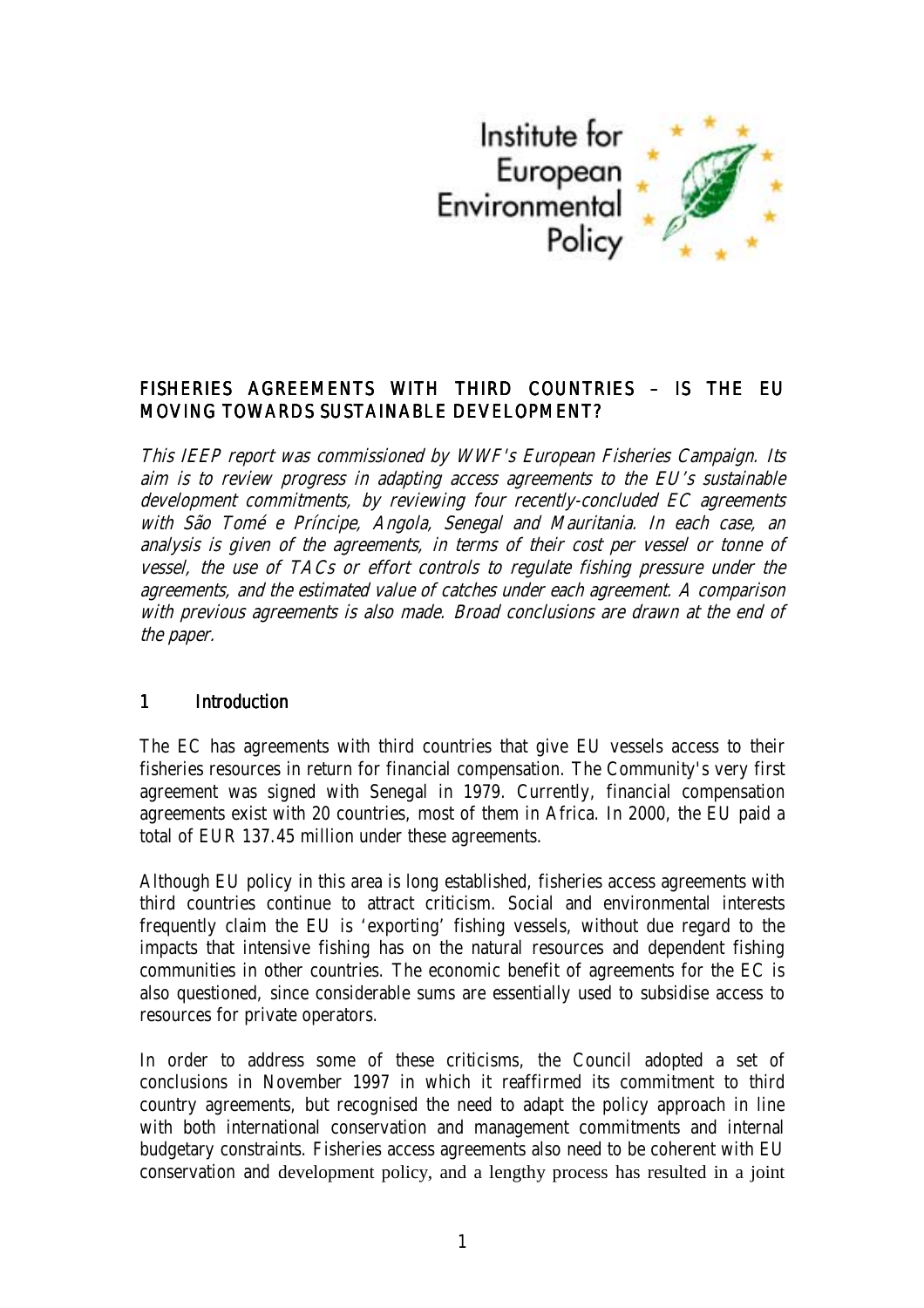Communication and a Council Resolution on Fisheries and Poverty Reduction. The Council (30 May 2002) has subsequently committed to 'developing a European Union strategy for distant water fisheries to contribute to sustainable fishing outside Community waters through global and bilateral partnership at national and/or regional level as well as by reviewing the EC's bilateral agreements in the field of fisheries and its Common Fisheries Policy' as part of the EU's comprehensive Sustainable Development Strategy.

In December 2002, the European Commission published a Communication, On an Integrated Framework for Fisheries Partnership Agreements with Third Countries (COM(2002)637), which advocates a new approach to fisheries agreements based on moving beyond the 'cash for access' agreements negotiated to date. In the Communication, the Commission states that 'these partnership agreements will ensure both that the interests of the EU distant water fleet are protected and that the conditions to achieve sustainable fisheries in the waters of the partner country are strengthened'.

### 2 EC Fisheries Agreement with São Tomé and Príncipe

An agreement between the EC and São Tomé and Príncipe was signed in 2002, and covers the three-year period from 1 June 2002 to 31 May 2005. The cost to the EC amounts to a total of EUR 2.2 million in return for access to offshore tuna fisheries (beyond 12nm limits) for up to 63 vessels and to crab fisheries (from the 650 isobath) for 3 vessels. Three countries benefit from this agreement: Spain (40 vessels), France (18 vessels) and Portugal (8 vessels).

The agreement follows on from a very similar agreement (2000) with São Tomé and Príncipe. The purpose of the renewal was to allow continued access to tuna in the Exclusive Economic Zone (EEZ) and to obtain new fishing opportunities for crab. The agreement is an integral part of the network of agreements to fish tuna, which allows the Community fleet to follow migratory and straddling stocks in the Atlantic zone. São Tomé and Príncipe waters are also indispensable to the transit of the EU fleet to fish in the waters of neighbouring countries.

### 2.1 Cost and Value of the Agreement

EC expenditure under the agreement amounts to a total of EUR 2.2 million, including financial compensation of EUR 1,320,000 and funds for various targeted measures (eg surveillance, study grants, aid for the small-scale sector) amounting to EUR 930,000. Given that the maximum number of vessels fishing under the agreement is 66, the average cost per vessel for the EC is at least EUR 11,111 per year.

Vessel owners are required to pay EUR 25 per tonne of tuna caught. Vessels fishing under the agreement also have to pay an annual licence fee. Tuna seiners, pole and line, and surface long-liners pay a fixed fee of EUR 3,750, EUR 625 and EUR 1,000 to 1,375 (depending on size) respectively per vessel per year. Crab vessels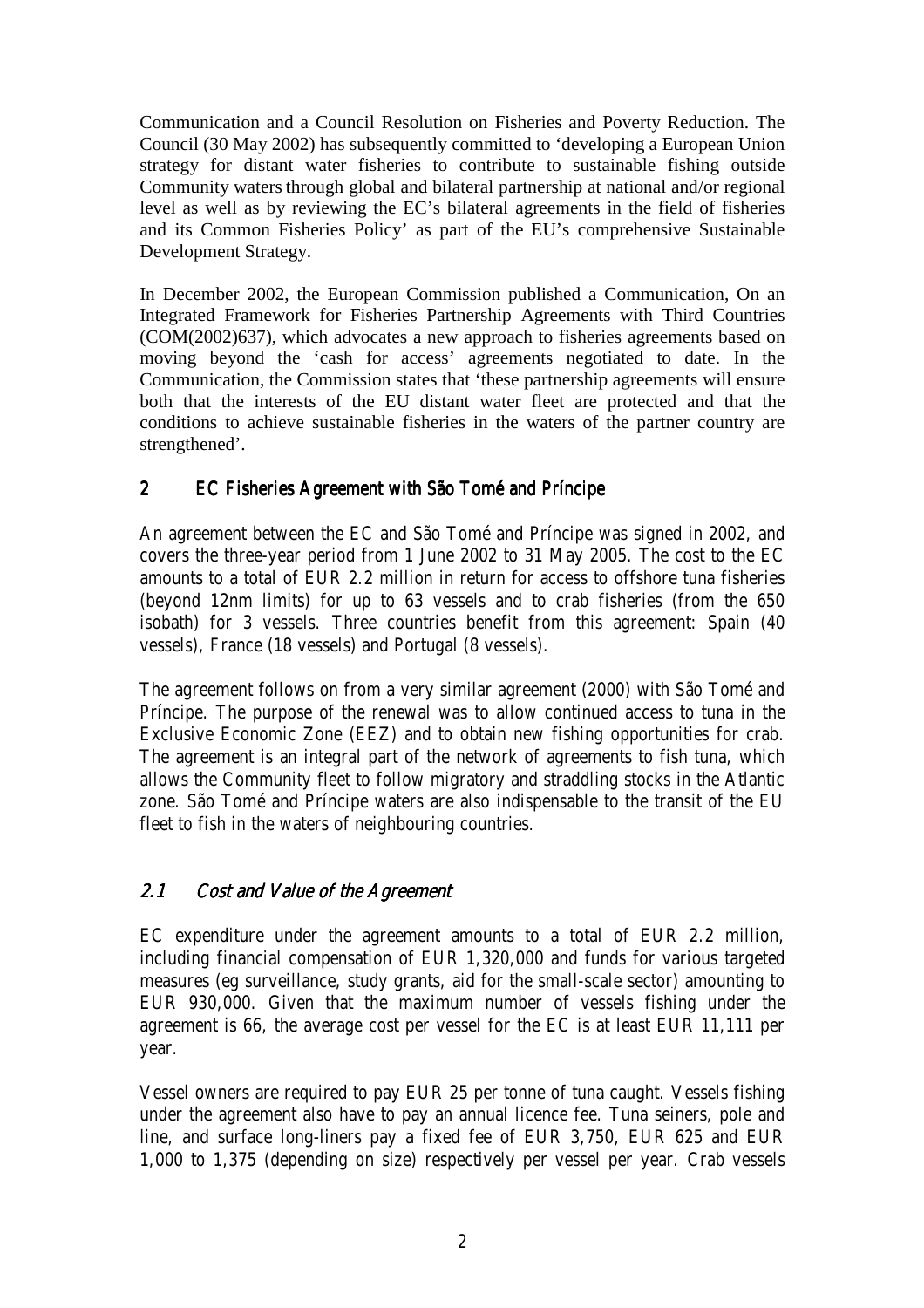pay a quarterly fee of EUR 42 per GRT per vessel (or a maximum of EUR 10,500 per boat).

It is difficult to calculate the economic value of the agreement, since actual tuna catches are only known for 1999 and 2000. We know, however, that the commercial value of tuna ranges from EUR 500 to EUR 1,500 per tonne depending on the species. With a catch limit of 8,500 tonnes, the absolute maximum value of the catch would be EUR 12.75 million (if the limit was reached and all fish was in the highest price range). If we instead base the value on the average catches for the two-year period known, it would be EUR 2.06 million (year average and a value of EUR 1,000). This is only 3.46 times as much as the yearly cost of the agreement. Considering the commercial value of different tuna species, the standard fees and penalty costs (EUR 25 per tonne of tuna and EUR 75 respectively) for vessel owners can be considered low. The commercial value of crab is approximately 5,000 EUR per tonne, but we do not know what the catches will be.

### 2.2 Management Measures Under the Agreement

There is an annual catch limit of 8,500 tonnes of tuna under the agreement, with access given to a total of 36 freezer tuna seiners, 2 pole-and-line tuna vessels and 25 surface long-liners. Tuna seiners must make any bycatch available to São Tomé and Príncipe Directorate for fisheries, which will take charge of recovering and landing them. Vessels have to apply the international standards on tuna fishing as recommended by the International Commission for the Conservation of Atlantic Tunas (ICCAT). If the annual catch exceeds the limit of 8,500 tonnes, the financial compensation under the agreement is to be increased by a set fee per tonne.

No total allowable catch limit is set for crab, but access is limited to 3 deep-water vessels under 250 GRT. The deep-water crab fishery is experimental and will last only twelve months. Included in the financial contribution from the EC is a premium of EUR 50,000 for an evaluation of the crab stocks, and catch limits for the coming years will be set depending on the results. A joint scientific meeting to evaluate the state of the crab resources is to be held annually.

### 2.3 Monitoring and Review

São Tomé and Príncipe officials are responsible for inspection and monitoring of fishing activities. A fishing log in accordance with the ICCAT model in Annex 2 of the agreement must be kept on each tuna vessel. It has to be filled in even when no catches are taken, and should also contain entries recording when the vessel leaves the EEZ of São Tomé and Príncipe. Reports have to be sent in to the fisheries authorities within 45 days after ceasing to fish in São Tomé waters. In addition, Member States must report the number of tonnes caught in the past year to the European Commission before 31 July each year.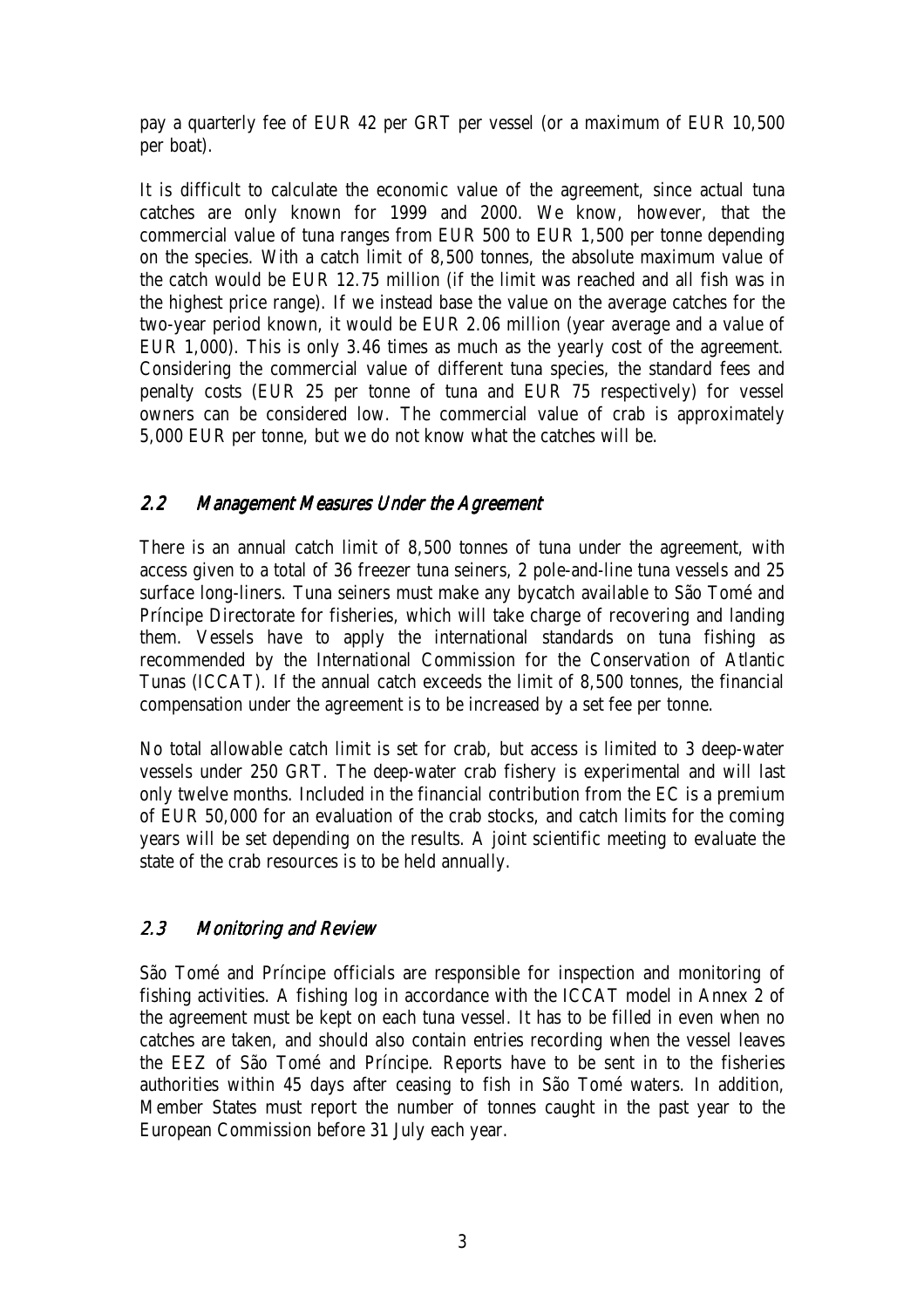Vessels targeting deep-water crab are to notify their monthly catch statistics to the São Tomé and Príncipe Ministry responsible for fisheries at least once every quarter.

When entering or leaving the waters of São Tomé and Príncipe, vessels have to notify the Ministry. When departing, they should also notify the estimated catches. If a vessel is found fishing in the EEZ without having informed the authorities, it is regarded as a vessel without a licence.

Tuna seiners and surface longliners are to take an observer on board if requested by the São Tomé and Príncipe authorities. Deep-water fishing vessels targeting crab must systematically take an observer on board (how often that is, is not stated). The observers are there to observe the fishing activities, verify the position of the vessel, perform biological sampling, note the fishing gear used, and verify the catch data recorded in the logbook. As a contribution to the cost of using observers on board, shipowners will have to pay EUR 10 per day to the Government of São Tomé and Príncipe; all other costs are borne by São Tomé and Príncipe authorities.

Before the protocol is renewed in 2005, the whole period of the agreement is to be evaluated, using indicators relating to catches and value of catches, and impacts on the number of jobs created and maintained, and the cost of the protocol compared to the catch value. There is no requirement to evaluate the social or environmental impact of the agreement.

### 2.4 Key Differences From Previous Agreement

The 2002 agreement is very similar to the previous agreement. The key differences are highlighted in Table 1, and include changes to the total amount earmarked for targeted measures, which has decreased from 50 per cent to just over 40 per cent of the total. In addition, the percentage allocated to improving surveillance has been halved. At the same time, advance payments by shipowners have been increased and control procedures have been strengthened.

The experimental deep-water fishing for crab represents an increase in fishing access. Vessels previously operating in Moroccan waters are most likely to utilise these new fishing opportunities.

| <b>SÃO TOMÉ</b> | <b>Previous agreement</b> | <b>Current agreement</b> |  |
|-----------------|---------------------------|--------------------------|--|
| Cost:           | Total: EUR 1.91 million   | Total: EEU 2.25 million  |  |
|                 | Targeted measures:        | Targeted measures:       |  |
|                 | EUR 956,250               | EUR 930,000              |  |
|                 | 50 per cent               | 41 per cent              |  |
|                 | Yearly cost:              | Yearly cost:             |  |
|                 | EUR 636,667               | EUR 733,333              |  |
|                 | EUR 8,377 per vessel      | EUR 11,111 per vessel    |  |

### Table 1. Comparison of the previous and the current agreement with São Tomé and **Príncipe**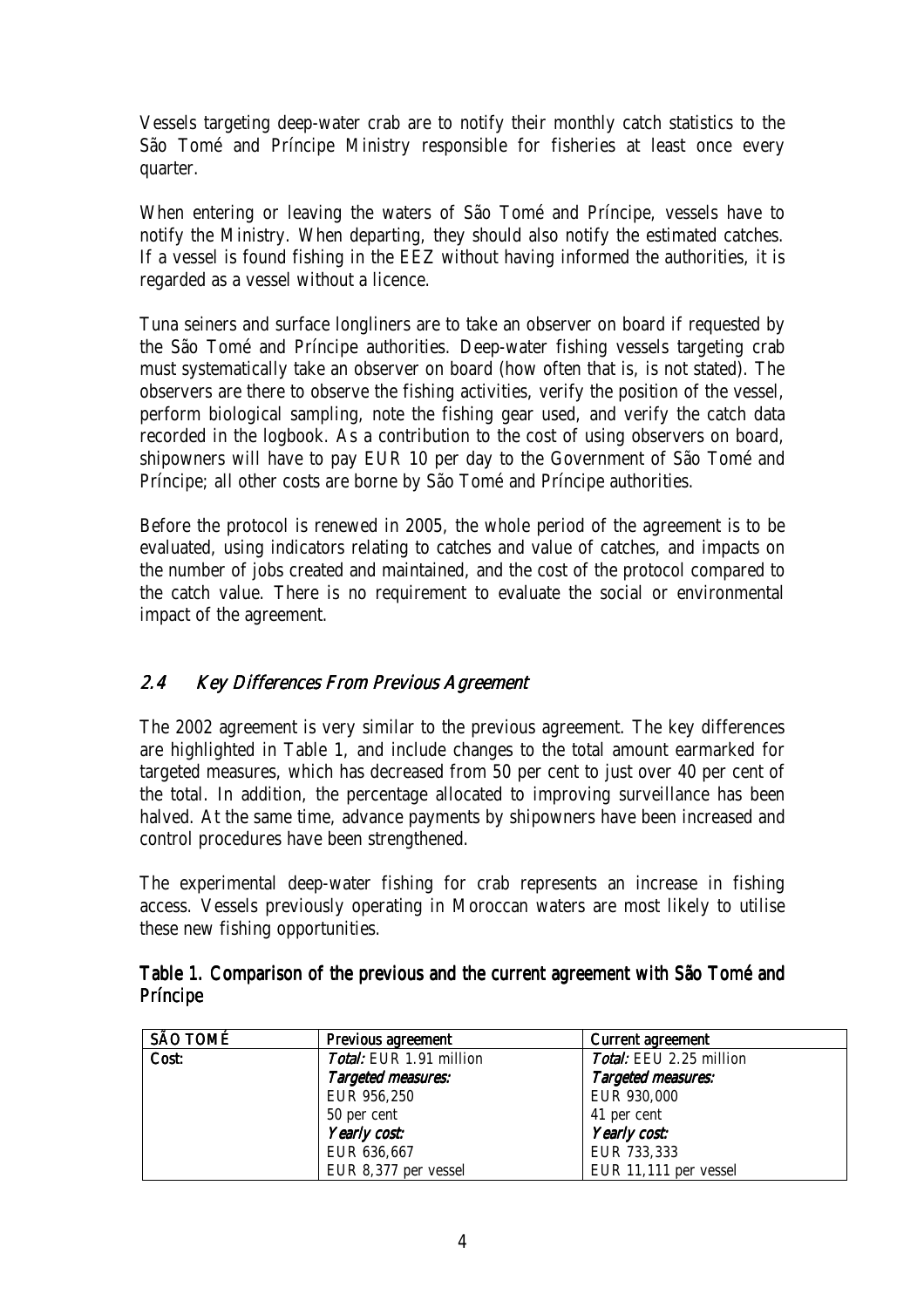| <b>Fishing opportunities:</b>   | Freezer tuna seiners: 36 vessels      | Freezer tuna seiners: 36 vessels       |  |
|---------------------------------|---------------------------------------|----------------------------------------|--|
|                                 | Pole-and-line tuna vessels: 7         | Pole-and-line tuna vessels: 2          |  |
|                                 | Surface longliners: 33 vessels        | Surface longliners: 25 vessels         |  |
|                                 |                                       | Deep-water crab vessels: 3;            |  |
|                                 |                                       | < 250 GRT for 12 month test period     |  |
| <b>Fishing zones:</b>           | Beyond twelve nautical miles from the | Beyond twelve nautical miles from the  |  |
|                                 | coast of each island.                 | coast of each island;                  |  |
|                                 |                                       | crab vessels authorised in waters from |  |
|                                 |                                       | the 650 isobath.                       |  |
|                                 |                                       | All fishing activity in the zone       |  |
|                                 |                                       | destined for joint exploitation by São |  |
|                                 |                                       | Tomé and Nigeria is prohibited.        |  |
| <b>Effort and catch limits:</b> | <b>Catch limits:</b>                  | <b>Catch limits:</b>                   |  |
|                                 | 8,500 tonnes tuna per year (if        | 8,500 tonnes tuna per year (if         |  |
|                                 | exceeded, financial compensation of   | exceeded, a financial compensation     |  |
|                                 | EUR 50 per tonne shall be paid by the | per tonne shall be paid by the EC)     |  |
|                                 | EC)                                   | No catch limits for crabs              |  |
|                                 | <b>Bycatch limits:</b>                | <b>Bycatch limits:</b>                 |  |
|                                 | No limits                             | No limits                              |  |
|                                 | Any bycatches should be made          | Any bycatches should be made           |  |
|                                 | available to the authorities at fixed | available to the São Tomé and          |  |
|                                 | prices.                               | Príncipe Directorate for fisheries,    |  |
|                                 |                                       | which will take charge of recovering   |  |
|                                 |                                       | and landing them.                      |  |
|                                 |                                       |                                        |  |
|                                 | <b>Biological rest periods:</b>       | <b>Biological rest periods:</b>        |  |
|                                 | None                                  | None                                   |  |
| <b>Technical measures:</b>      | <b>ICCAT</b> standards apply for tuna | <b>ICCAT</b> standards apply for tuna  |  |
| Value of catch:                 | Tuna for about EUR 2.274 million in   | Maximum commercial value for tuna:     |  |
|                                 | 1999                                  | EUR 12.75 million per year             |  |
|                                 | Tuna for about EUR 1.839 million in   | Crab fishery worth around EUR 5,000    |  |
|                                 | 2000                                  | per tonne.                             |  |

### 3 Fisheries Agreement with Angola

l

A new EC agreement with Angola covers the two-year period 3 August 2002 to 2 August 2004. It replaces an earlier two-year agreement that expired in May 2002. The agreement comes at a cost of EUR 31 millions to the EU, of which 36 per cent is targeted at supporting measures. In both cases, this is an increase from the previous agreement. In return, the EU gets access for approximately  $85^1$  EU vessels, mainly targeting tuna, shrimp, demersal fish and pelagic fisheries. The vessels operating under the agreement come from Spain, France, Portugal, Italy, Greece, the Netherlands and/or Ireland.

The new agreement is very similar to the previous one. Like the agreement with São Tomé and Príncipe, this agreement is an integral part of a network of agreements to fish tuna, which allows the Community fleet to follow migratory and straddling stocks in the Atlantic zone.

 $1$  This figure is an estimation based on an average vessel size of 150 GRT for demersal vessels.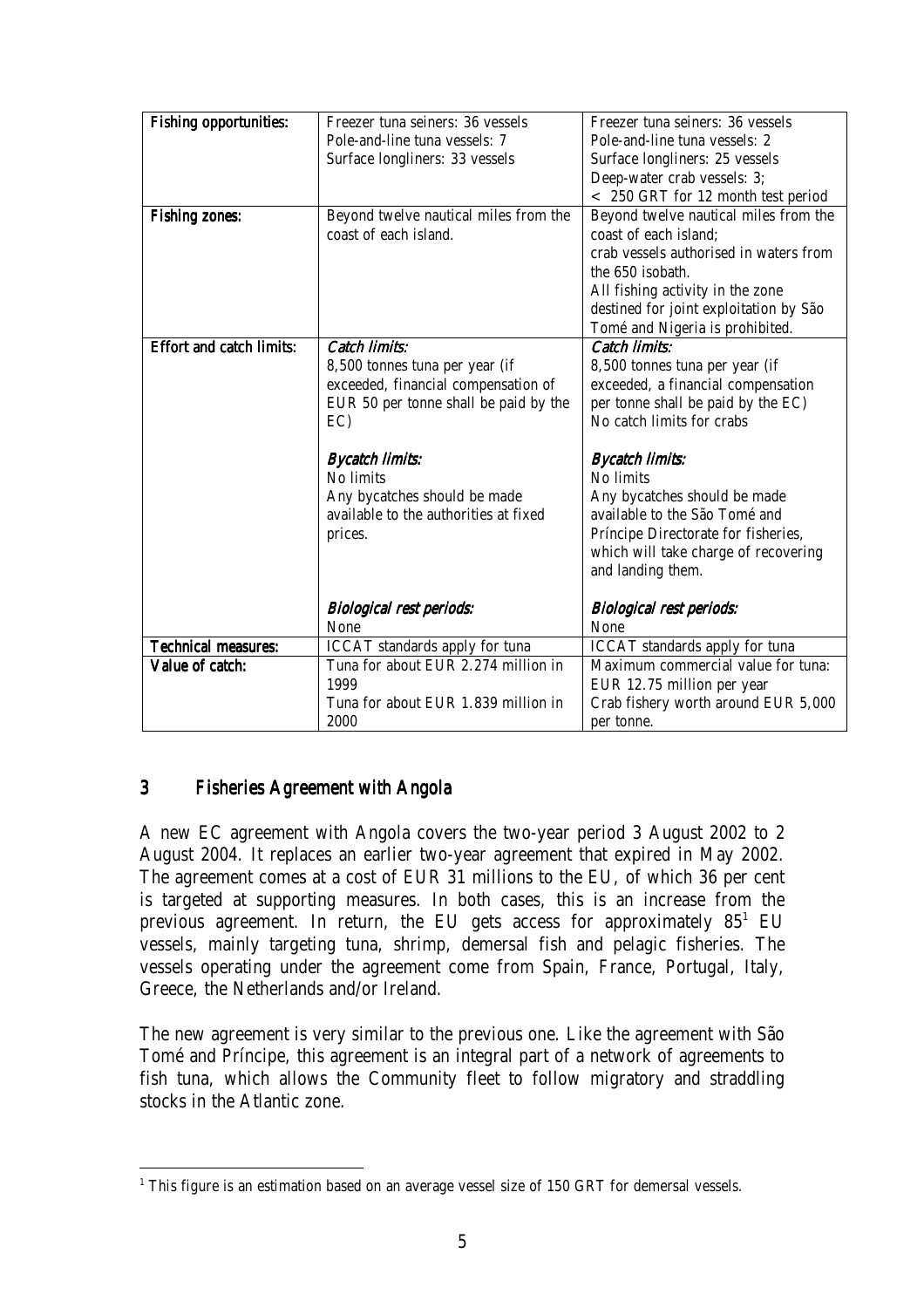### 3.1 Cost and Value of the Agreement

The total cost of the agreement is EUR 31 million, with EUR 11.05 million used for a range of targeted measures, including scientific programmes, quality control and marketing, development of the artisanal sector and fishing communities, and support to the Fisheries and Environment Ministry. EUR 1.15 million of the support measures have been earmarked for the development of small-scale fisheries and support for fishing communities, as Angola seeks to help people resettle in the aftermath of the war.

The average yearly EC cost per vessel is EUR 182,353. The financial contribution is, however, based only on the shrimp and demersal fishing opportunities. For tuna, vessel owners are charged EUR 25 for every tonne caught. Part of this is to be paid as an advance flat rate of EUR 4,500 a year for freezer tuna seiners (equivalent to fees for 180 tonnes) and EUR 2,500 a year for surface longliners (equivalent to fees for 100 tonnes). Final fees are then calculated the year after, based on the catch reported by each vessel. For all other vessels, an annual licence fee is payable, at a cost that ranges from EUR 3 per month/GT for pelagic vessels and EUR 52 per month/GRT for shrimp vessels, to EUR 220 per year/GRT for demersal vessels.

If the annual catch limit for shrimps of 5,000 tonnes is reached, the value of that catch would be about EUR 10 million<sup>2</sup>. The IFREMER report from 1999 provides an average value of production for the Angola agreement of EUR 24.42 million. This can be compared to the annual cost of the 1996-1999 agreement with Angola of EUR 13.9 million.

### 3.2 Management Measures Under the Agreement

l

The agreement does not set any total catch limits, except for shrimp. Catches by EU shrimp vessels may not exceed 5,000 tonnes, including 30 per cent prawns and 70 per cent shrimps. Up to 22 shrimp vessels (6,550 GRT per month, as an annual average), an estimated 28<sup>3</sup> demersal vessels (4,200 GRT per month), 15 tuna freezer seiners, 18 surface longliners, and 2 pelagic vessels are provided access to Angolan waters. The tuna vessels have to endeavour to supply Angolan tuna canneries.

All fishing by EU vessels is to take place outside 12 nautical miles from the coast. For shrimp and demersal vessels there are some further restrictions, primarily related to the zone close to the Namibian EEZ. Mesh sizes are specified and the shrimp fishery may be subject to a period of biological rest, which would be notified at least three months in advance. During biological rest periods, shipowners pay no licence fee. Any bycatch taken by a shrimp vessel remains the property of the vessel owner, with a limit of 500 tonnes/year set for crab.

<sup>&</sup>lt;sup>2</sup> UK Fisheries Statistics Unit gives an average price of about EUR 2,000 per tonne liveweight shrimp for the year 2000.

<sup>&</sup>lt;sup>3</sup> This figure is an estimation based on an average vessel size of 150 GRT for demersal vessels.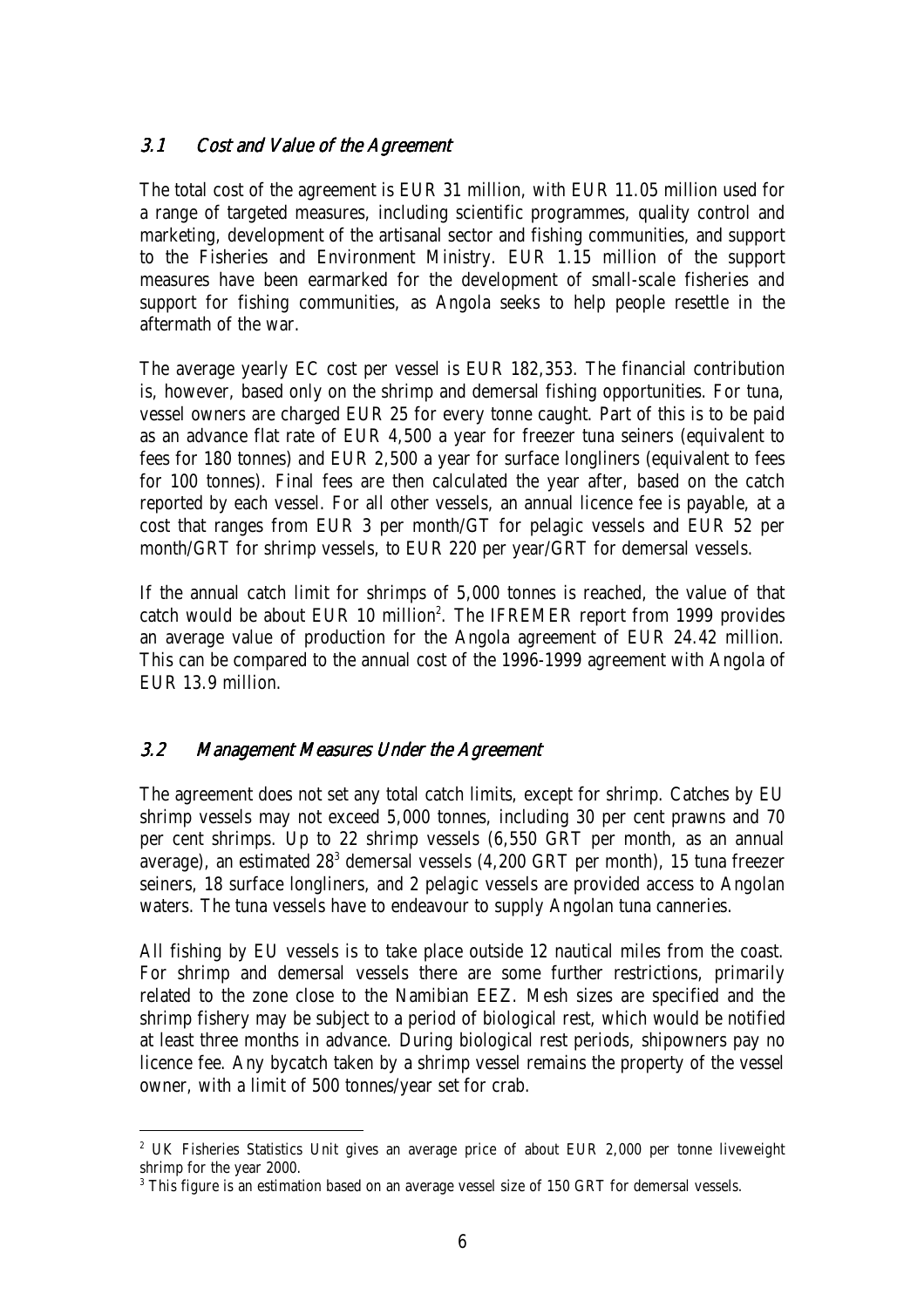The pelagic licenses cover fishing of mackerel, sardinella and horse mackerel, with an authorised bycatch of 10 per cent. The pelagic fishery is experimental, and will be examined by a joint scientific committee after six months. It will then be decided whether there is scope for a continuation.

Fishing for gulper shark (*Centrophorus granulosus*) is prohibited under the agreement. Gulper shark is categorised as 'vulnerable' on the IUCN Red List, but is still targeted in many deep-water fisheries.

### 3.3 Monitoring and Review

Angolan authorities are responsible for the inspection and monitoring of fishing activities, and may board EU vessels.

Tuna vessels must inform Angolan authorities of their position and catches every third day. They also have to keep a logbook, which is to be filled in even when no catch has been taken. This should be sent in within 45 days of the end of fishing. Shrimp and demersal vessels must report their geographical position daily together with the catches of the previous day. Monthly reports also have to be submitted, listing catches and quantities on board. Reports also have to be provided at the end of each fishing trip. Pelagic vessels submit daily catch reports to the Angolan authorities at the end of each fishing period. They must also present a monthly report of catches and the quantities on board. Vessels wishing to leave the EEZ of Angola must give eight days' notice and submit to customs check.

A scientific meeting will be held every year to monitor the state of the stocks. An observer may be required to be on board a vessel, but will normally not remain on board for more than one trip. The observers are to follow fishing activities, perform biological sampling, take note of gear used, verify catch data and report it once a week. Shipowners will contribute to the costs of the observer programme by paying EUR 15 (or EUR 30 for pelagic vessels) for each day an observer spends on board. Fishing activities are also to be monitored by satellite.

### 3.4 Key Differences From Previous Agreement

The new agreement is very similar to its predecessor. The main change is that the amount going to measures targeted at the Angolan fisheries sector has increased from approximately EUR 8.05 million for the previous period to 11.05 million, and measures have been extended to include marketing and the development of aquaculture. There is an increase in GRT for the demersal fishery, but a reduction in the number of freezer and longline vessels targeting tuna. However, since neither the old or the new agreement contain any restrictions on the amount of tuna that can be taken, this reduction may not result in reduced pressure on stocks. The demersal possibilities available under the previous agreement were under-utilised, but there is good reason to believe that utilisation will increase in this period, with many vessels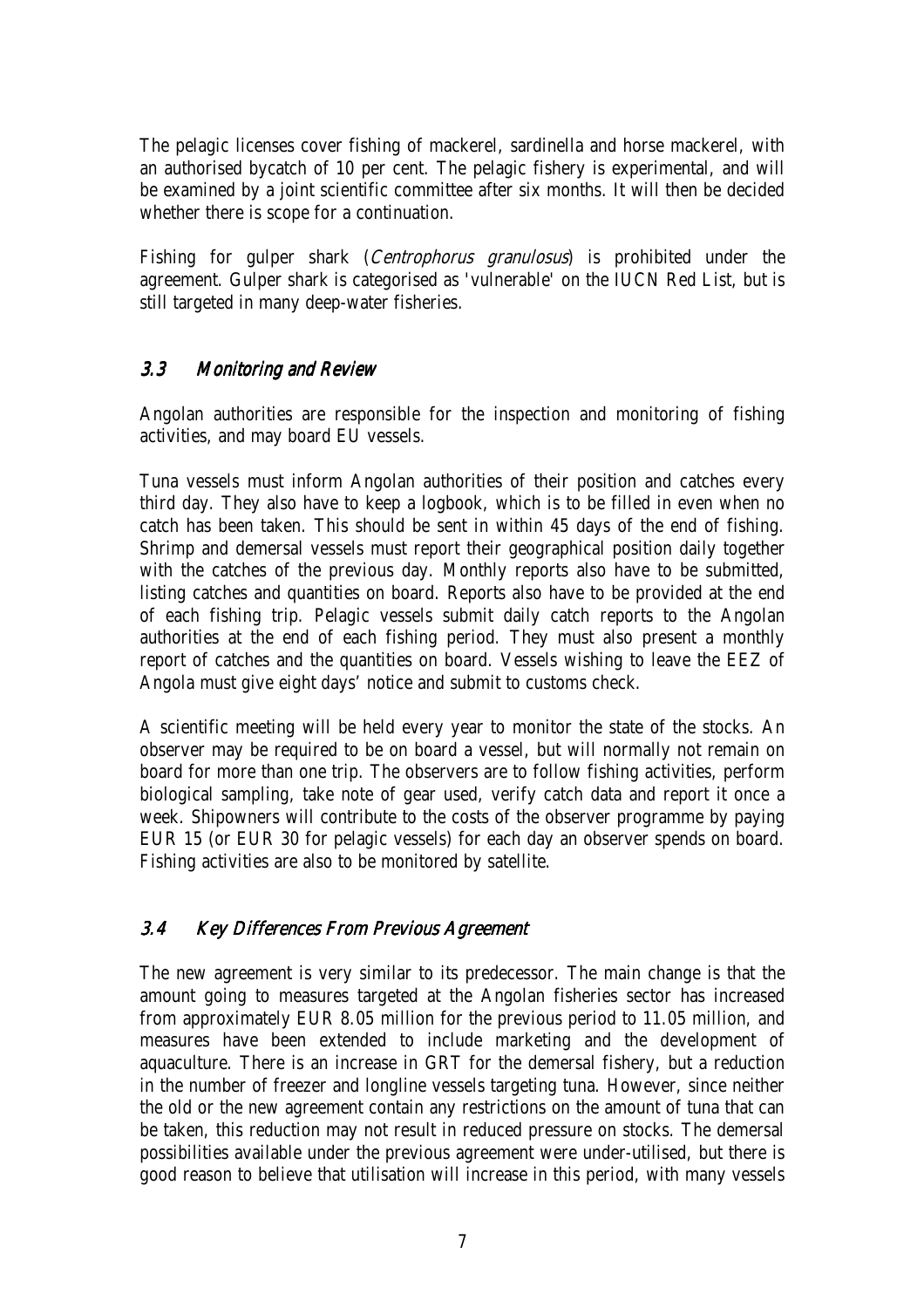still displaced since the cessation of the Morocco agreement. This could put extra pressure on the demersal resources.

There is a slight change in the zone accessible to demersal vessels, from 8 nautical miles from the coast to 12, and an increase from 40 to 50mm in the mesh size for shrimp.

| <b>ANGOLA</b>                   | Previous agreement                      | <b>Current agreement</b>               |
|---------------------------------|-----------------------------------------|----------------------------------------|
| Cost:                           | Total: EUR 27.95 million                | Total: EUR 31 million                  |
|                                 | <b>Targeted measures:</b>               | <b>Targeted measures:</b>              |
|                                 | EUR 8.05 million                        | EUR 11.05 million                      |
|                                 | 29 per cent                             | 36 per cent                            |
|                                 | Yearly cost:                            | Yearly cost:                           |
|                                 | EUR 13.975 million                      | EUR 15.5 million                       |
|                                 | EUR 151,902 per vessel                  | EUR 182,353 per vessel                 |
| <b>Fishing opportunities:</b>   | Shrimp vessels: max 22; 6,550           | Shrimp vessels: max 22; 6,550          |
|                                 | GRT/month                               | GRT/month                              |
|                                 | Demersal vessels: 3,750 GRT/month       | Demersal vessels: 4,200 GRT/month      |
|                                 | Freezer tuna seiners: 18 vessels        | Freezer tuna seiners: 15 vessels       |
|                                 | Surface longliners: 25 vessels          | Surface longliners: 18 vessels         |
|                                 | Pelagic species: 2 vessels for 6 months | Pelagic species: 2 vessels             |
| <b>Fishing zones:</b>           | Shrimp vessels: north of 12°20' prime   | Shrimp vessels: north of 12°20'        |
|                                 | beyond 12 nautical miles                | beyond 12 nautical miles               |
|                                 | Tuna: all waters beyond 12nm            | Tuna: all waters beyond 12nm           |
|                                 | Demersal trawlers: beyond 12nm and      | Demersal trawlers: beyond 12nm and     |
|                                 | restricted northwards by 13°00' prime   | restricted northwards by 13°00' prime  |
|                                 | and southwards by a line 5 miles north  | and southwards by a line 5 miles north |
|                                 | of the EEZ of Namibia                   | of the EEZ of Namibia                  |
|                                 |                                         |                                        |
|                                 | Other demersal vessels: beyond 8nm      | Other demersal vessels: beyond 12nm    |
|                                 | and restricted by a line 5 miles north  | and restricted by a line 5 miles north |
|                                 | of the EEZ of Namibia                   | of the EEZ of Namibia                  |
|                                 | Vessels fishing for pelagic species:    | Vessels fishing for pelagic species:   |
|                                 | beyond 12nm                             | beyond 12nm                            |
| <b>Effort and catch limits:</b> | <b>Catch limits:</b>                    | <b>Catch limits:</b>                   |
|                                 | No catch limits, just a suggestion to   | Shrimp catches: max 5,000              |
|                                 | land some tuna to tuna-canning          | tonnes/year; may include 30% prawns    |
|                                 | factories at agreed prices.             | and 70% shrimps.                       |
|                                 |                                         | For other segments, no catch limits,   |
|                                 |                                         | just a suggestion to land some of the  |
|                                 |                                         | tuna catch to supply Angolan tuna-     |
|                                 |                                         | canning factories at agreed prices.    |
|                                 |                                         |                                        |
|                                 | <b>Bycatch limits:</b>                  | <b>Bycatch limits:</b>                 |
|                                 | Bycatches of shrimp vessels are the     | Bycatches of shrimp vessels are the    |
|                                 | property of the shipowners. They may    | property of the shipowners. They may   |
|                                 | catch up to 500 tonnes of crab per      | catch up to 500 tonnes of crab per     |
|                                 | year.                                   | year.                                  |
|                                 | No limits for other fisheries.          | No limits for other fisheries.         |
|                                 | <b>Biological rest periods:</b>         | <b>Biological rest periods:</b>        |
|                                 | Shrimp fisheries may be subject to      | Shrimp fisheries may be subject to     |
|                                 | seasonal closure for recovery, in       | seasonal closure for recovery, in      |
|                                 | which case license fees will be         | which case license fees will be        |
|                                 | reduced.                                | reduced.                               |

|  |  | Table 2. Comparison of the previous and the current agreement with Angola |  |
|--|--|---------------------------------------------------------------------------|--|
|  |  |                                                                           |  |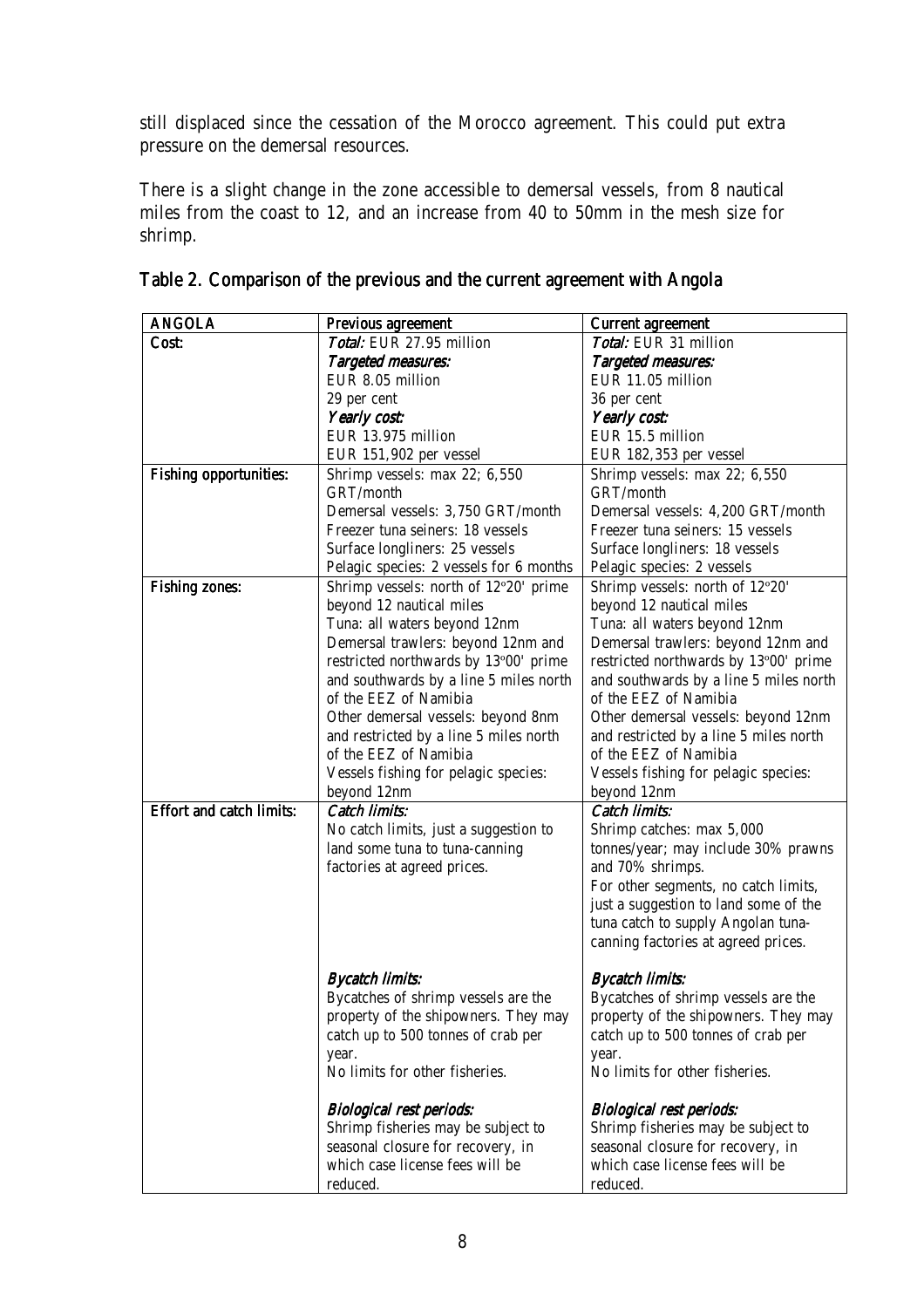| <b>Technical measures:</b> | Mesh sizes:                                                   | Mesh sizes:                          |
|----------------------------|---------------------------------------------------------------|--------------------------------------|
|                            | Shrimp fishing: 40mm until 1 March                            | Shrimp fishing: 50mm                 |
|                            | 2001; 50mm from that date onwards.<br>Demersal fishing: 110mm |                                      |
|                            | Demersal fishing: 110mm                                       | Vessels fishing for pelagic species: |
|                            | Vessels fishing for pelagic species:                          | 60 <sub>mm</sub>                     |
|                            | mesh size laid down by Angolan law                            |                                      |
| Value of catch:            |                                                               | Max 5,000 tonnes crawfish per year,  |
|                            |                                                               | possible value EUR 10 million.       |
|                            |                                                               | Other catches unknown.               |

### 4 Fisheries Agreement with Senegal Fisheries Agreement with Senegal

The current Senegal agreement covers a four-year period, from 1 July 2002 to 30 June 2006. The total cost to the EU budget is EUR 64 million, of which 19 per cent is earmarked for supporting measures. In return, approximately  $125<sup>4</sup>$  EU vessels will have access to Senegalese waters. The vessels come from Spain, Portugal, France, Italy and Greece.

The agreement follows on a previous four-year agreement that expired in April 2001, and is the last in a long line of agreements with Senegal. There have been some improvements of management measures under this agreement, but it still does not contain any catch limits.

### 4.1 Cost and Value of the Agreement

l

The total cost of the agreement for the EU is EUR 64 million, with EUR 12 million earmarked for supporting measures such as monitoring resources, inspection, safety and other support for small-scale fisheries, and audit of partnership schemes. The annual average cost of the agreement per vessel is EUR 128,000.

Benefiting vessel owners have to pay an annual licence fee for trawlers of between EUR 157 and EUR 246 per GRT in the first year, then increasing over the four-year period to EUR 169 and EUR 285 respectively. Pole-and-line tuna vessels pay no fee, but a charge of EUR 15 per tonne of fish caught. Freezer tuna seiners and surface longliners are required to pay a flat rate of EUR 3,000 and 2,000, respectively, equivalent to fees for 120 and 42 tonnes of fish. Final fees of EUR 25 per tonne for tuna seiners and EUR 48 per tonne for surface longliners will be calculated at the end of each calendar year, based on catch statements. Shipowners are not reimbursed if the final fee is lower than the flat rate.

The commercial value of tuna ranges from EUR 500 to 1,500 per tonne, depending on the species, and the average value of species fished by bottom-trawlers and longliners is EUR 5,000 to 10,000 per tonne. Since there are no catch limits specified under the agreement, nor any figures available on the actual catch, the commercial value of the current agreement cannot be calculated. The fees charged

<sup>&</sup>lt;sup>4</sup> The number of vessels is based on an estimate of the number of vessels fishing under categories limited by GRT only.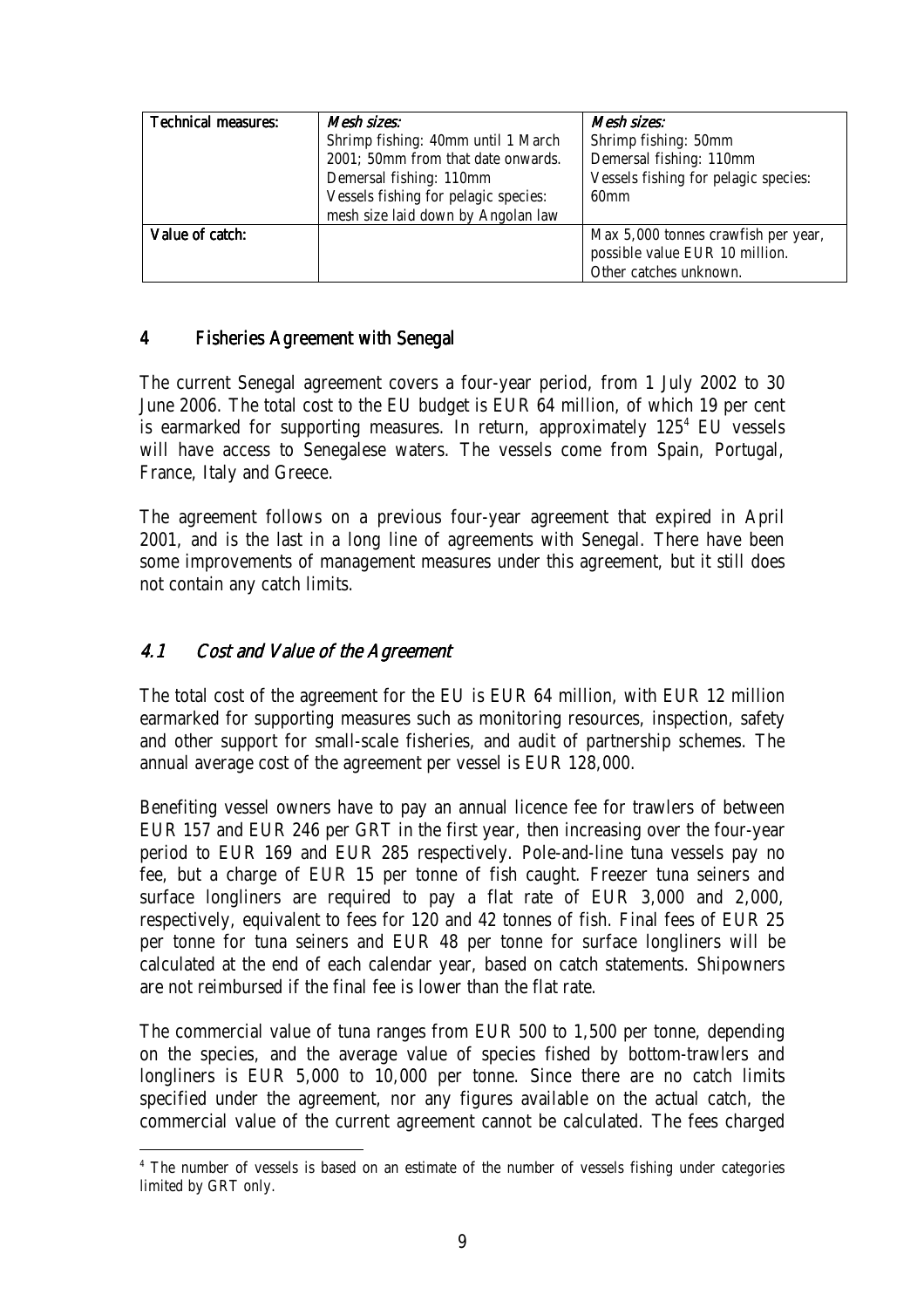per tonne caught tuna, however, are only 2.5 to 4 per cent of the average commercial value. According to a report<sup>5</sup> by the Court of Auditors in 2001, the average value of the catches under the Senegal agreement in 1993-1997 was EUR 24 million, based on a catch of 24,729 tonnes (species unspecified). This can be compared with the annual cost of the previous agreement of EUR 12 million.

### 4.2 Management Measures Under the Agreement Management Measures Under the Agreement Management Measures Under Agreement

The agreement does not limit the amount of catch that can be taken from Senegalese waters. It grants access to 78 tuna vessels, 1,500 GRT/quarter of the year for inshore demersal trawlers catching fish and cephalopods, an average of 3,000 GRT/month of fish trawlers fishing for deep-water demersal species and bottom longliners, and finally 3,500 GRT/month of freezer trawlers fishing crustaceans.

The fishing zones where EU vessels can operate have been reduced for greater protection of the Senegalese artisanal fleet. The regulation of fishing areas is much more detailed than under the previous agreement, but extensive inshore trawling is still allowed, for smaller trawlers (up to 250 GRT) just 6 nautical miles off the coast. The fishing grounds for ocean-going trawlers have increased. Given the absence of catch limits, the increased access to waters may lead to increased catches. No limits have been specified for surface longliners, and pole-and-line tuna vessels and tuna seiners are allowed to fish anywhere in waters under Senegalese jurisdiction.

Annual rest periods are specified for inshore trawlers and freezer trawlers (two months) and ocean-going fish trawlers (four months). Senegalese authorities may also adopt emergency measures applicable to all vessels. Bycatch limits are also established, ranging from 2 to 10 per cent. Inshore trawlers fishing for fish and cephalopods are allowed a bycatch of 7.5 per cent crustaceans. Ocean-going fish trawlers may catch up to 7 per cent crustaceans and 7 per cent cephalopods, while freezer trawlers fishing for crustaceans are allowed a 10 per cent bycatch of fish, a 10 per cent bycatch of cephalopods and a 2 per cent bycatch of lobster. If bycatches exceed the allowed percentages, penalties will be imposed and may entail permanent banning of the vessel. Some of the EC vessels are obliged to land part of their catches in Senegal, and the tuna vessels land an important part of their catches from the whole region in Dakar.

It is prohibited to catch certain species, including basking shark and several other shark species. Fishing for live bait must be authorised by the Senegalese authorities.

Minimum mesh sizes are set out as follows: 16mm for purse seines with live bait; 70mm for standard otter trawls; and 40mm for deep-sea demersal trawls. Doubling of the netting yarn in the cod end, often done to obstruct the selective effect of the

l <sup>5</sup> Court of Auditors Special Report No 3/2001 concerning the Commission's management of the international fisheries agreements, together with the Commission's replies. OJ 2001/C210/01, Volume 44, 27 July 2001.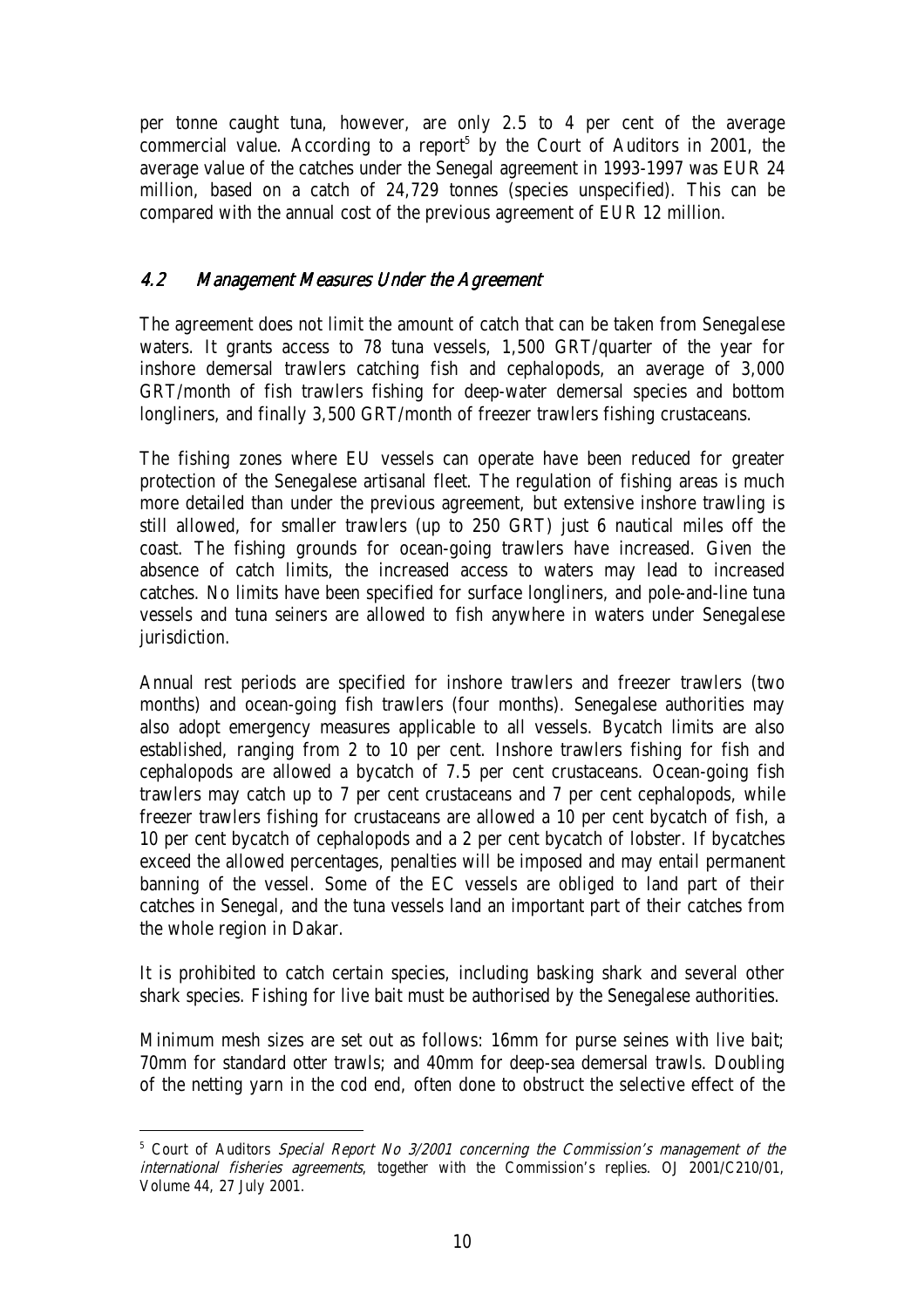mesh sizes, is prohibited. Biological rest periods for non-tuna fisheries have been agreed. For tuna vessels, the standards recommended by the ICCAT apply.

### 4.3 Monitoring and Review

All vessels have to forward catch statements no later than one month after the fishing trip. The agreement requires that the EU and Senegal 'make every effort' to monitor the state of resources in the fishing zones, and joint annual scientific meetings are to be held. If a reduction in fishing opportunities is required, this is to be reflected in the level of compensation paid by the EC.

Technical inspections are to be undertaken once a year. If there are any changes in the tonnage of a vessel or of the fishing category, involving the use of different fishing gear, Community trawlers must undergo inspection in Dakar. The charges for this inspection are paid by the shipowner.

Trawlers and bottom longliners of 150 GRT or more and other vessels of 100 GRT or more must take observers designated by Senegal on board. Surface longliners may be requested to take an observer on board for the duration of the voyage. On freezer tuna seiners or tuna pole-and-line vessels fishing for bait, one of the Senegalese crew members will be designated observer.

## 4.4 Key Differences From Previous Agreement

Although the new agreement is an improvement in several ways, such as the specified rest periods, it still contains no maximum catch or effort limits. There is also no indication as to what is considered to be sustainable levels of fish stocks, and when fishing opportunities would be reduced. Indeed, the clause stating that any reduction of fishing opportunities would lead to a reduction in EU payments does not offer an incentive to Senegal to respond to any deterioration in the state of resources.

There has been a considerable reduction of the fishing possibilities in the coastal demersal segment (30 per cent) and the pelagic segment has been excluded. In addition, one mesh size has been increased, allowed bycatch rates have been reduced and obligatory landings have increased. There will be observers on board EU vessels, and 50 per cent of the crew members must be Senegalese. The cost of licenses has increased as well.

The new way of allocating fishing possibilities for trawlers and longliners (in average tonnage per month) gives the EU greater flexibility and is likely to increase the utilisation of access, consequently increasing the pressure on the resources.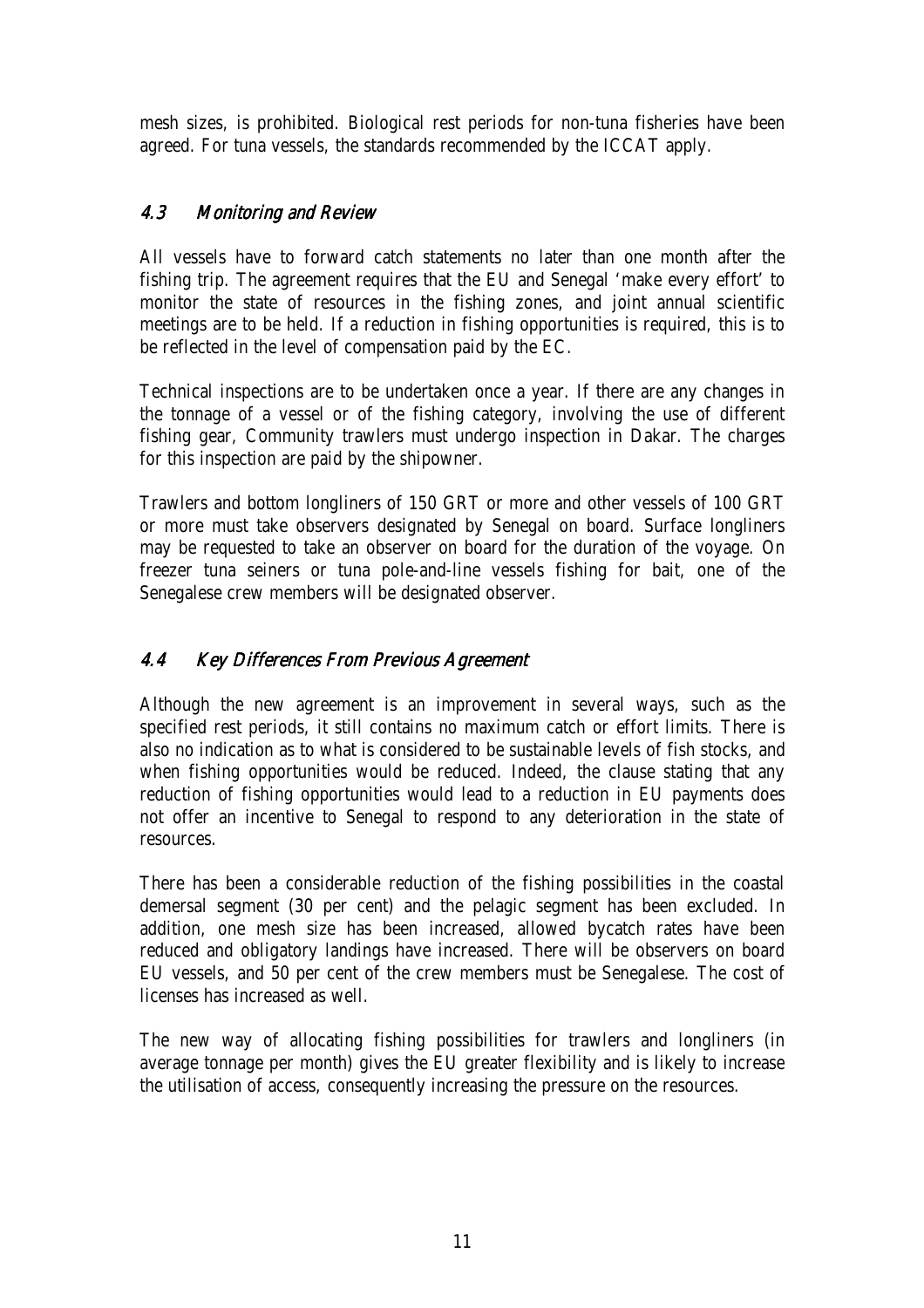| <b>SENEGAL</b>                  | Previous agreement                             | <b>Current agreement</b>              |
|---------------------------------|------------------------------------------------|---------------------------------------|
| Cost:                           | Total: EUR 48 million<br>Total: EUR 64 million |                                       |
|                                 | Targeted measures:                             | <b>Targeted measures:</b>             |
|                                 | 50 per cent committed, but no                  | EUR 12 million                        |
|                                 | verification on implementation                 | 19 per cent                           |
|                                 | Yearly cost:                                   | Yearly cost:                          |
|                                 | EUR 12 million                                 | EUR 16 million                        |
|                                 | EUR 81,081 per vessel                          | EUR 128,000 per vessel                |
| <b>Fishing opportunities:</b>   | 41 tuna seiners                                | 39 tuna seiners                       |
|                                 | 23 surface longliners                          | 23 surface longliners                 |
|                                 | 12 pole-and-line tuna vessels                  | 16 pole-and-line tuna vessels         |
|                                 | 22 ocean-going freezer trawlers (at            | 8,000 GRT for bottom trawlers and     |
|                                 | most 6 at a time)                              | longliners                            |
|                                 | 10,000 GRT for other trawlers and              |                                       |
|                                 | pelagic vessels (3 trawlers (331 GRT)          |                                       |
|                                 | for inshore trawling; 7 freezer                |                                       |
|                                 | trawlers (1,800 GRT) for inshore               |                                       |
|                                 | fishing; 11 ocean-going fish trawlers          |                                       |
|                                 | (3,750 GRT); 29 ocean-going freezer            |                                       |
|                                 | trawlers $(4, 119 \text{ GRT})$                |                                       |
|                                 |                                                |                                       |
| <b>Fishing zones:</b>           | Regulated fishing zones for most               | Regulated fishing zones for most      |
|                                 | fishing categories, based on vessel            | fishing categories, based on vessel   |
|                                 | size.                                          | size.                                 |
| <b>Effort and catch limits:</b> | <b>Catch limits:</b>                           | <b>Catch limits:</b>                  |
|                                 | Maximum 25,000 tonnes deep-sea fish            | No catch limits                       |
|                                 | Total number of trawlers: 50                   |                                       |
|                                 |                                                |                                       |
|                                 | <b>Bycatch limits:</b>                         | <b>Bycatch limits:</b>                |
|                                 | 7.5% crustaceans for inshore trawlers          | 7.5% crustaceans for inshore trawlers |
|                                 | 9% crustaceans and 9% cephalopods              | 7% crustaceans and 7% cephalopods     |
|                                 | for ocean-going fish trawlers                  | for ocean-going fish trawlers         |
|                                 | 12% fish and 12% cephalopods for               | 10% fish, 10% cephalopods and 2%      |
|                                 | deep-water trawlers targeting                  | lobster for deep-water trawlers       |
|                                 | crustaceans                                    | targeting crustaceans                 |
|                                 | 3% demersal species for ocean-going            |                                       |
|                                 | freezer trawlers                               |                                       |
|                                 |                                                |                                       |
|                                 | <b>Biological rest periods:</b>                | <b>Biological rest periods:</b>       |
|                                 | Senegalese authorities may institute up        | 2 months for inshore trawlers and     |
|                                 | to 2 months.                                   | ocean-going freezer trawlers.         |
|                                 |                                                | 4 months for ocean-going fish         |
|                                 |                                                | trawlers.                             |
| <b>Technical measures:</b>      | Mesh sizes:                                    | Mesh sizes:                           |
|                                 | 16mm mesh for purse seines                     | 16mm mesh for purse seines            |
|                                 | 70mm for otter trawls targeting fish or        | 70mm for otter trawls                 |
|                                 | cephalopods                                    | 40mm for deep-sea demersal trawls     |
|                                 | 60mm for otter trawls targeting deep-          |                                       |
|                                 | sea demersal species                           |                                       |
|                                 | 40mm for deep-sea trawls                       |                                       |
|                                 |                                                |                                       |
|                                 | Doubling netting yarn in codend                | Doubling netting yarn in codend       |
|                                 | prohibited.                                    | prohibited.                           |
|                                 |                                                |                                       |
|                                 | ICCAT standards apply for tuna                 | ICCAT standards apply for tuna.       |

# Table 3. Comparison of the previous and the current agreement with Senegal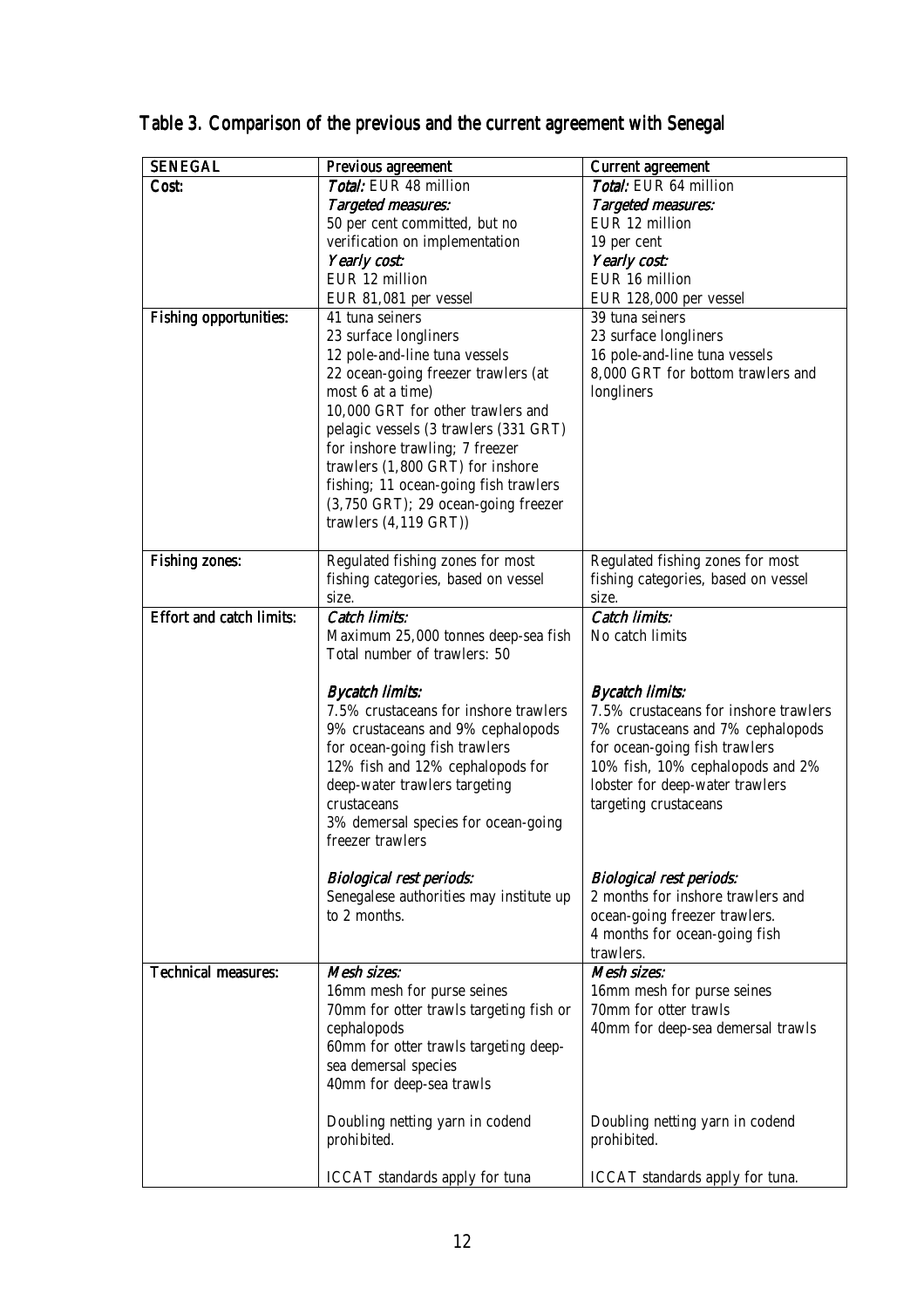| Value of catch: | 1997: EUR 9 million                            | Tuna: EUR 500-1,500 per tonne     |
|-----------------|------------------------------------------------|-----------------------------------|
|                 | <sup>1</sup> Cost of agreement: EUR 13 million | Other fisheries: EUR 5,000-10,000 |
|                 |                                                | per tonne                         |

### 5 Fisheries Agreement with Mauritania

A new agreement with Mauritania was agreed in 2001, covering a five-year period from 1 August 2001 to 31 July 2006. This is now the biggest and most expensive fisheries access agreement that the EC has with a third country, costing EUR 430 million and providing access for a total of 248 EU vessels, targeting a range of stocks including hake, crustaceans, cephalopods, tuna and crawfish. Vessels from the following countries are operating under this agreement: Spain, Italy, Portugal, France, Greece, the Netherlands, Germany and Ireland.

The agreement follows a previous five-year agreement that expired in 2001.

### 5.1 Cost and Value of the Agreement

The total cost of the agreement is EUR 430 million, averaging out at EUR 346,774 per boat per year. EUR 19.75 million of this is earmarked for targeted measures, including research, fisheries surveillance, training, statistical work, management of licences, rescue services, attendance at international seminars and development of small-scale fisheries.

Vessel owners are required to pay EUR 29 per tonne for catches taken by the freezer tuna seiners and the pole-and-line segment, and EUR 19 per tonne for catches from pelagic freezer trawlers. A licence fee is also payable, based on tonnage per year in some cases, and a flat annual fee for tuna vessels.

Since a range of different stocks are fished under the Mauritania agreement, and different license and catch fees apply to different types of fisheries and vessels, it is particularly difficult to make any estimates of the value of the fish to be taken. The 2001 Court of Auditors report $6$  does, however, give annual values for two of the years under the previous agreement. According to the report, the value of the catch in 1996 was EUR 109 million and the cost of the agreement EUR 62 million. In 1997, the value was EUR 150 million with a cost of EUR 54 million.

### 5.2 Management Measures Under The Agreement Management Measures Under The Agreement Management Agreement

l

Under the agreement, access is given to 36 freezer tuna seiners; 31 pole-and-line vessels and surface longliners; 15 pelagic freezer trawlers; 6,000 GRT fishing for

<sup>&</sup>lt;sup>6</sup> Court of Auditors Special Report No 3/2001 concerning the Commission's management of the international fisheries agreements, together with the Commission's replies. OJ 2001/C210/01, Volume 44, 27 July 2001.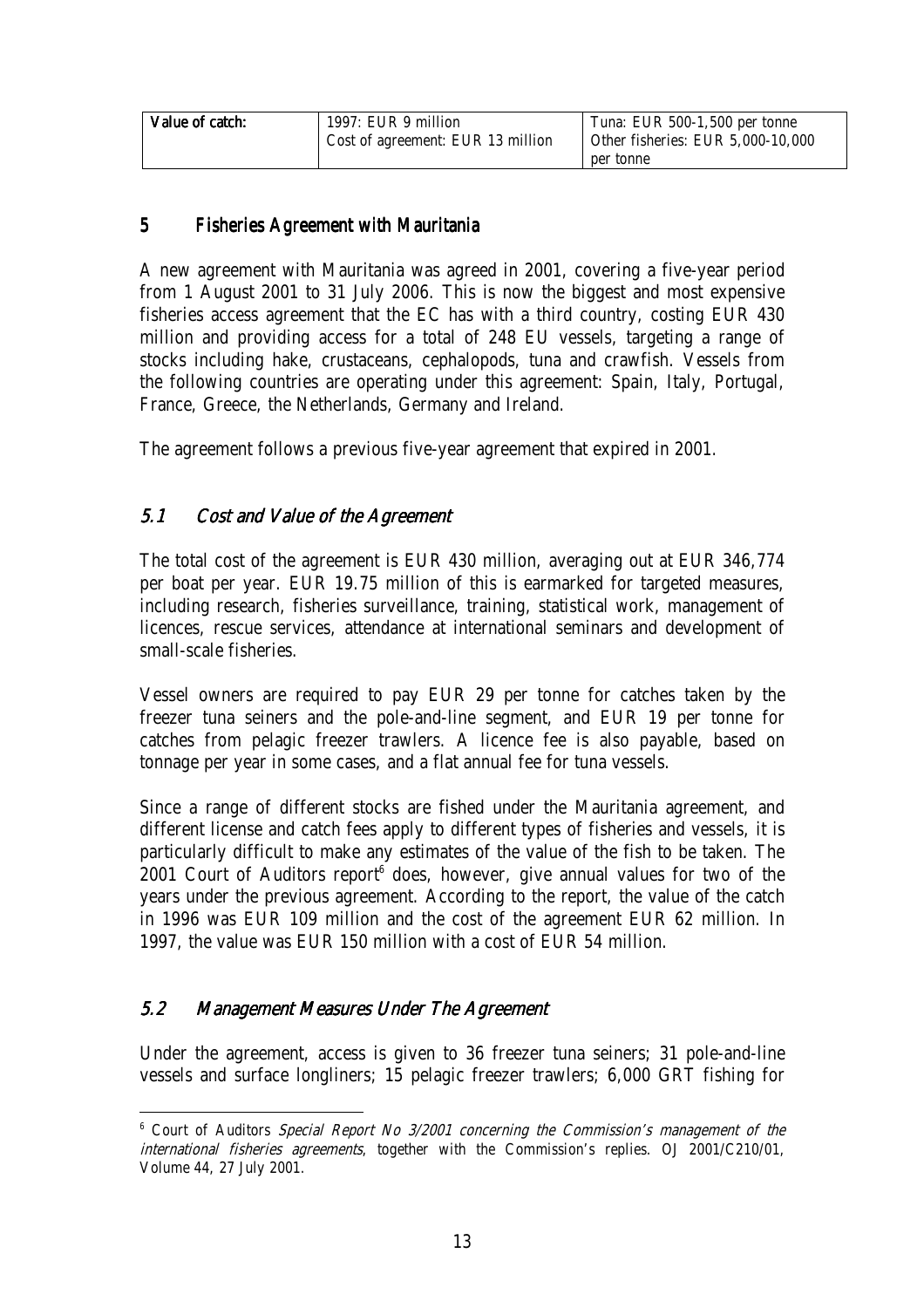crustaceans other than crawfish; 8,500 GRT black hake trawlers and bottom longliners; 3,300 GRT fishing for demersal species other than black hake; 4,000 GRT demersal freezer-trawlers; 16,500 GRT fishing for cephalopods; and 200 GRT crawfish vessels. There are no limits on the total catch that can be taken.

Access to different fishing areas is regulated and for most fisheries, with the exception of tuna and the pelagic freezer trawlers, a two-months biological recovery period applies. Minimum mesh sizes are set for most gear and allowed bycatch levels vary, depending on the fishing category, but no limit has been set for the cephalopod fishery. It is also stated that Contracting Parties shall look into the problem of discards and examine ways of making use of them, but how or when this will happen is not specified.

### 5.3 Monitoring and Review

Mauritanian authorities are responsible for inspection and control of fishing activities. On board the vessels, a daily record is to be kept of all catches, with details to be communicated to surveillance authorities at the end of each voyage. There are also to be inspections once a year and at the time of any changes to the fishing categories.

A system for observers on board vessels has been established. All vessels, except for tuna seiners, must take on board observers if designated by the Mauritanian authorities. Designated observers normally stay on board during the entire trip, but the time may be spread over several trips. They will observe the fishing activities of the vessel, verify its position, take biological samples, record gear and mesh sizes used and verify the entries in the fishing log.

### 5.4 Key Differences From Previous Agreement

The sum dedicated to supporting measures has increased significantly compared to the earlier agreement, under which only 2 per cent (EUR 5.2 million) was targeted at supporting measures.

The total number of vessels allowed to fish under the agreement has increased, compared to the previous agreement, although numbers have fallen in several categories. For the cephalopod fishery, there has been an increase of 31 per cent, apparently due to the departure of a number of Far East vessels that previously targeted these stocks. There has also been an increase in the number of vessels targeting tuna, from 57 to 67. The number of pelagic vessels has decreased, to better reflect the number of EU vessels actually involved in pelagic fisheries, and so have the tonnage limits for the demersal vessels.

For black hake and bottom longliners, the minimum mesh size has increased by 10mm, and some of the bycatch limits have been lowered. Annual licence fees have increased significantly, compared to fees under the earlier agreement.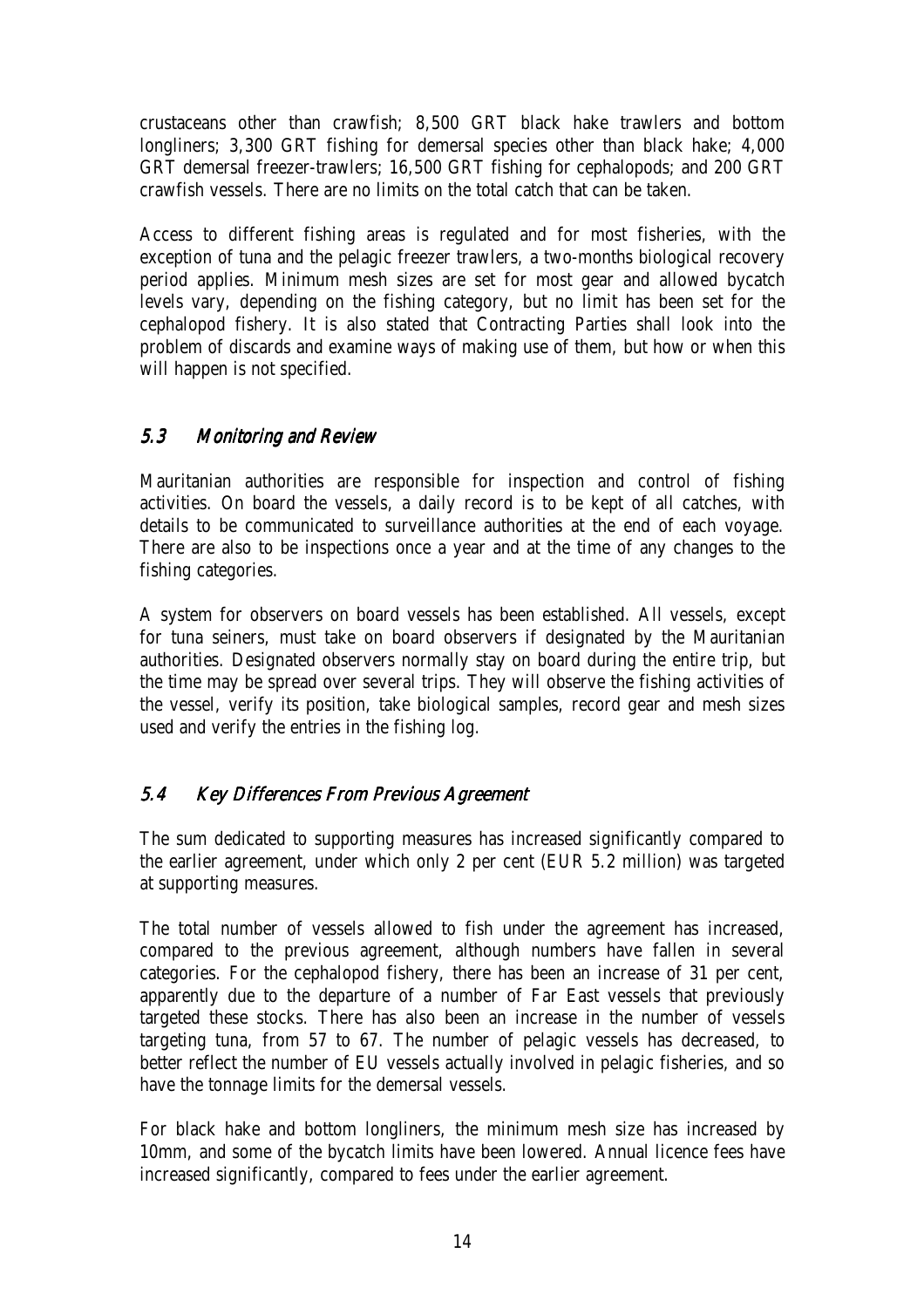| <b>MAURITANIA</b>               | Previous agreement                                                          | <b>Current agreement</b>                                                    |
|---------------------------------|-----------------------------------------------------------------------------|-----------------------------------------------------------------------------|
| Cost:                           | Total: EUR 266.8 million                                                    | Total: EUR 430 million                                                      |
|                                 | <b>Targeted measures:</b>                                                   | Targeted measures:                                                          |
|                                 | EUR 3 million                                                               | EUR 19.75 million per year                                                  |
|                                 | 2 per cent                                                                  | 23 per cent                                                                 |
|                                 | Yearly cost:                                                                | Yearly cost:                                                                |
|                                 | EUR 53.36 million                                                           | EUR 86 million                                                              |
|                                 | EUR 215,161 per vessel                                                      | EUR 346,774 per vessel                                                      |
| <b>Fishing opportunities:</b>   | Crustaceans (other than crawfish):                                          | Crustaceans (other than crawfish):                                          |
|                                 | 5,500 GRT                                                                   | 6,000 GRT per year                                                          |
|                                 | Black hake trawlers and bottom                                              | Black hake trawlers and bottom                                              |
|                                 | longliners: 8,500 GRT                                                       | longliners: 8,500 GRT per year                                              |
|                                 | Demersal vessels: 4,200 GRT                                                 | Demersal species other than black                                           |
|                                 | Trawlers: 5,500 GRT                                                         | hake: 3,300 GRT per year                                                    |
|                                 | Cephalopods: 12,600 GRT (average                                            | Pelagic freezer-trawlers for demersal                                       |
|                                 | 42 vessels)                                                                 | species: 4,000 GRT per year                                                 |
|                                 | Crawfish vessels: 300 GRT per year                                          | Cephalopods: 16,500 GRT (55                                                 |
|                                 | Freezer tuna seiners: 40 vessels per                                        | vessels)                                                                    |
|                                 | year                                                                        | Crawfish vessels: 200 GRT per year                                          |
|                                 | Pole-and-line tuna vessels and surface                                      | Freezer tuna seiners: 36 vessels per                                        |
|                                 | longliners: 17 vessels per year                                             | year                                                                        |
|                                 | Pelagic freezer trawlers: 22 vessels.                                       | Pole-and-line tuna vessels and surface                                      |
|                                 |                                                                             | longliners: 31 vessels per year                                             |
|                                 |                                                                             | Pelagic freezer trawlers: 15 vessels                                        |
| <b>Fishing zones:</b>           | Regulated fishing zones for most                                            | Regulated fishing zones. The restriced                                      |
|                                 | fishing categories.                                                         | areas for most fishing categories have                                      |
|                                 |                                                                             | been increased.                                                             |
| <b>Effort and catch limits:</b> | <b>Catch limits:</b>                                                        | <b>Catch limits:</b>                                                        |
|                                 | No catch limits                                                             | No catch limits                                                             |
|                                 |                                                                             |                                                                             |
|                                 |                                                                             |                                                                             |
|                                 | <b>Bycatch limits:</b>                                                      |                                                                             |
|                                 | Crustaceans other than crawfish: 20%                                        | <b>Bycatch limits:</b><br>Crustaceans other than crawfish: 20%              |
|                                 |                                                                             |                                                                             |
|                                 | fish & 15% cephalopods<br>Black hake trawlers and bottom                    | fish & 15% cephalopods<br>Black hake trawlers and bottom                    |
|                                 |                                                                             |                                                                             |
|                                 | longliners: 35% fish; 0% cephalopods<br>& crustaceans                       | longliners: 25% fish for trawlers and<br>50% fish for longliners; 0%        |
|                                 | Vessels for demersal species other                                          | cephalopods & crustaceans                                                   |
|                                 | than hake: $0\%$ cephalopods &                                              | Demersal species other than black                                           |
|                                 | crustaceans                                                                 |                                                                             |
|                                 |                                                                             | hake: 0% cephalopods & crustaceans<br>Pelagic freezer-trawlers for demersal |
|                                 | Trawlers for demersal species other<br>than hake: 10% of which 5% shrimp    | species: 10% of which 5% shrimp &                                           |
|                                 | & 5% cephalopods                                                            | 5% squid and cuttlefish; no octopus                                         |
|                                 | Cephalopods: none                                                           |                                                                             |
|                                 | Crawfish vessels: 0% (pots)                                                 | Cephalopods: none<br>Crawfish vessels: 0% (pots)                            |
|                                 | Freezer tuna seiners: 0%                                                    | Freezer tuna seiners: 0%                                                    |
|                                 | Pole-and-line tuna vessels and surface                                      | Pole-and-line tuna vessels and surface                                      |
|                                 | longliners: 0%                                                              | longliners: 0%                                                              |
|                                 | Pelagic freezer trawlers: 3% fish and                                       |                                                                             |
|                                 | 0% cephalopods & crustaceans                                                | Pelagic freezer trawlers: 3% fish and<br>0% cephalopods & crustaceans       |
|                                 |                                                                             |                                                                             |
|                                 | <b>Biological rest periods:</b>                                             | <b>Biological rest periods:</b>                                             |
|                                 | 2 months for all fisheries except tuna<br>fisheries and the pelagic freezer | 2 months for all fisheries except tuna<br>fisheries and the pelagic freezer |

# Table 4. Comparison of the previous and the current agreement with Mauritania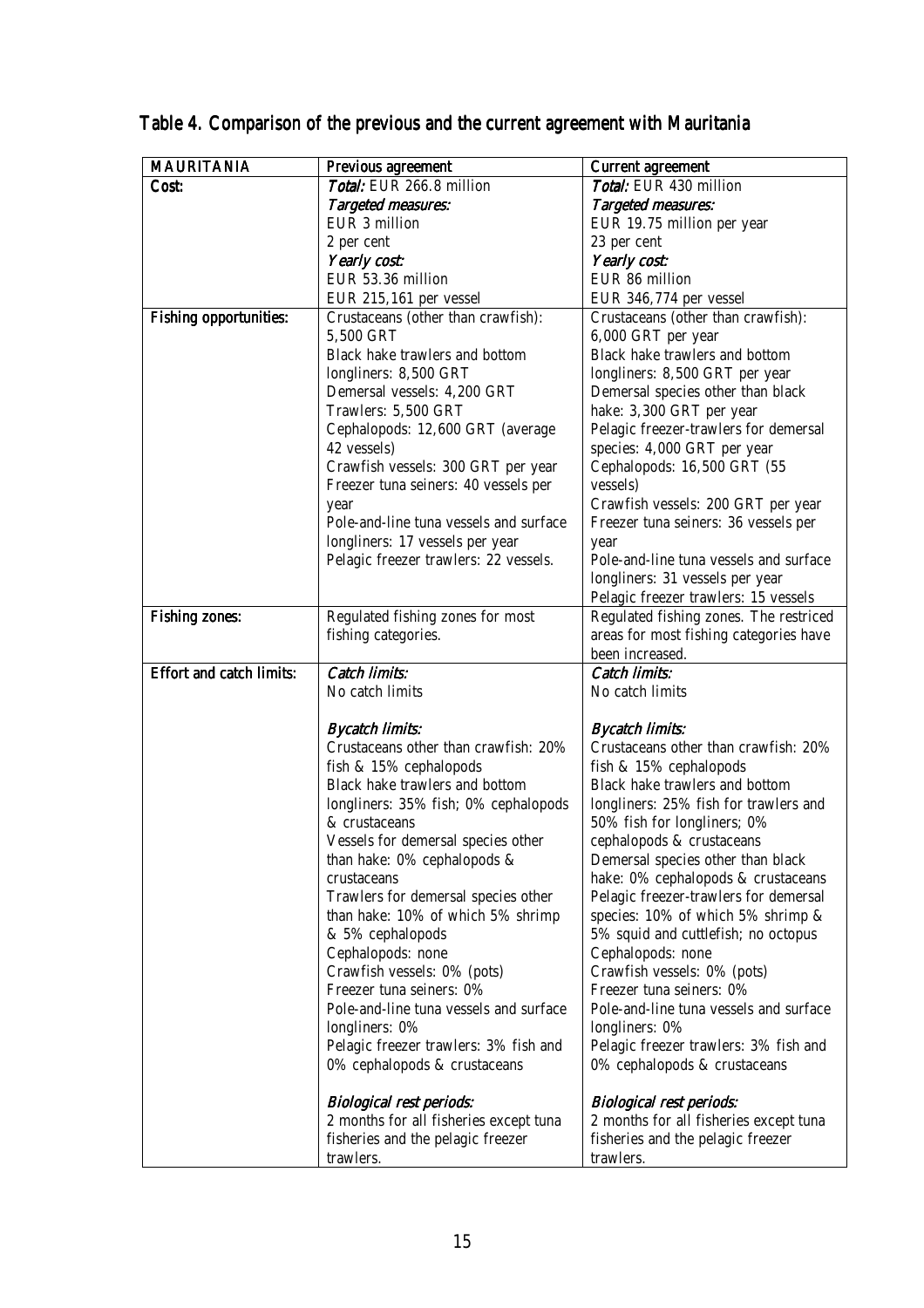| Technical measures: | Mesh sizes:                           | Mesh sizes:                           |  |
|---------------------|---------------------------------------|---------------------------------------|--|
|                     | Crustaceans other than crawfish:      | Crustaceans other than crawfish:      |  |
|                     | 50 <sub>mm</sub>                      | 50 <sub>mm</sub>                      |  |
|                     | Black hake trawlers and bottom        | Black hake trawlers and bottom        |  |
|                     | longliners: 60mm trawl net            | longliners: 70mm trawl net            |  |
|                     | Vessels for demersal species other    | Demersal species other than black     |  |
|                     | than hake: 120mm gillnet              | hake: 120mm gillnet                   |  |
|                     | Trawlers for demersal species other   | Pelagic freezer-trawlers for demersal |  |
|                     | than hake: 70mm                       | species: 70mm                         |  |
|                     | Cephalopods: 70mm                     | Cephalopods: 70mm                     |  |
|                     | Freezer tuna seiners: ICCAT standard  | Freezer tuna seiners: ICCAT standard  |  |
|                     | Pelagic freezer trawlers: 40mm        | Pelagic freezer trawlers: 40mm        |  |
|                     |                                       |                                       |  |
|                     | Doubling twine or codend is           | Doubling twine or codend is           |  |
|                     | prohibited.                           | prohibited.                           |  |
| Value of catch:     | Estimated value of the catch in 1996: | Unknown                               |  |
|                     | EUR 109 million; cost of agreement    |                                       |  |
|                     | EUR 62 million.                       |                                       |  |
|                     | Estimated value of the catch in 1997: |                                       |  |
|                     | EUR 150 million; cost of agreement    |                                       |  |
|                     | EUR 54 million.                       |                                       |  |

### 6 Conclusions

This paper has sought to analyse new fisheries access agreements concluded between the EC and four West African countries. By assessing their provisions, and comparing these with earlier agreements, the aim was to examine whether and to what extent the EU was moving towards more sustainable agreements.

The following conclusions can be drawn from the analysis.

### 6.1 Economic benefits Economic Economic benefits

It is clear that the cost of fisheries access agreements for the EC is on the increase. Based on the four recently renewed agreements, the total cost has increased by almost EUR 38.3 million per year. The cost of the agreement with Angola increased by 10.9 per cent, the cost of the Mauritania agreement by 61 per cent, the cost of the São Tomé and Príncipe agreement by 17 per cent, and the cost of the Senegal agreement by 33 per cent. Under some of these agreements, an increase in access to resources was secured, but in most cases this was not nearly equivalent to the cost increase.

An increase in costs is not necessarily contradictory to sustainable development. However, given the amount of EU funding targeted at these agreements, some social, economic and/or environmental benefits are to be reasonably expected. There is little information on catch statistics under the agreements, making it difficult to calculate the economic benefits generated for both parties, as well as the social benefits in the EU. In the third countries, reports from both independent scientists and a number of NGOs lead us to believe that the agreements more often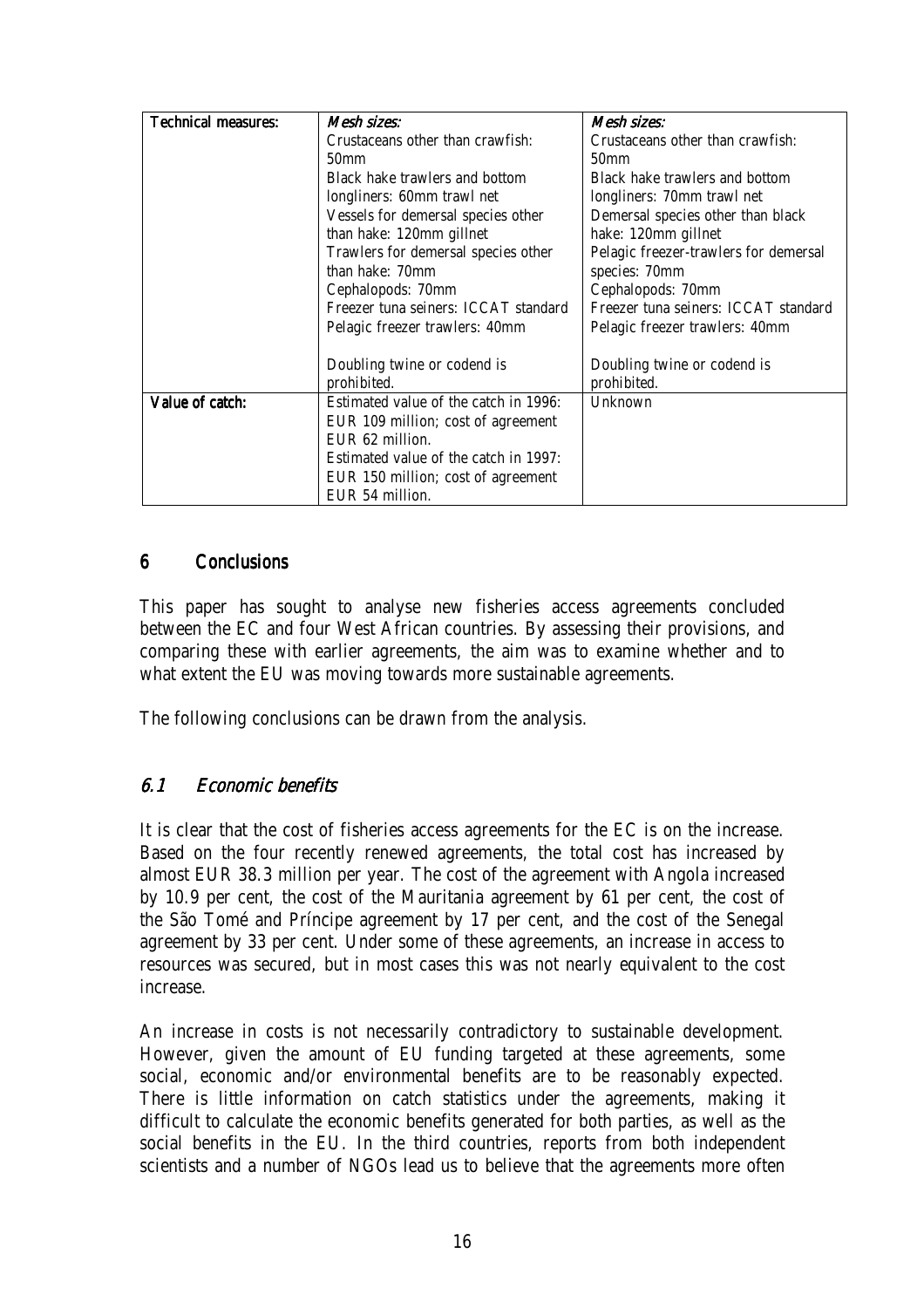have negative effects on the local communities than contribute to sustainable development in the region.

The figures suggest that for each vessel potentially benefiting from these agreements between EUR 11,111 (São Tomé and Príncipe) and EUR 346,774 (Mauritania) of EU funding is allocated. By comparison to the license fees that vessel owners have to pay, the crab vessels fishing in São Tomé and Príncipe waters may each quarter year pay almost the equivalent (depending on vessel size) of the EU funding allocated under the agreement divided by the number of vessels allowed. An average shrimp vessel in Angolan waters may pay EUR 15,481 per month, while a trawler in Senegalese waters may pay EUR 40,000 a year. The differences are substantial, and it would be interesting to be able to compare these costs for the vessel owners with the actual commercial values of their catches. If the catch limit for tuna in São Tomé and Príncipe waters was reached, the official charge would be EUR 212,500. Using an average commercial value for tuna species of EUR 1,000 per tonne, the value of the same catch would be EUR 8.5 million – nearly 40 times the charge.

Agreements based on EU subsidies therefore appear to provide a significant benefit to commercial EU interests. But they are also creating a situation of unequal competition that is not beneficial to third country fleets.

### $6.2$  Social benefits

The greatest single area of improvement compared to previous agreements relates to the amounts earmarked for targeted measures to support the development of the fishing sector and the management structure in the third country. The amounts range from 19 to 41 per cent of the total cost of the agreements; in the cases of Angola and Mauritania, the increases have been substantial.

The results of targeted measures in the past, as well as of the increased emphasis on them under the new agreements, are however difficult to assess since they are not reported and do not seem to a part of the evaluations that take place under some agreements.

Some strengthening of support for local communities, in addition to the targeted measures, is also noticeable. Requirements regarding employees on vessels and landings in local ports are very variable. The Senegal agreement clearly stands out in this respect, requiring 50 per cent of non-officer crew on trawlers and longliners to be Senegalese and significant local landings.

### 6.3 Environmental improvements

There have been some improvements of management measures and monitoring systems set out in the agreements. Some mesh sizes and permitted bycatch limits have been tightened, and access to waters is in many cases more restricted than before. In the agreements with Mauritania and Senegal, predetermined biological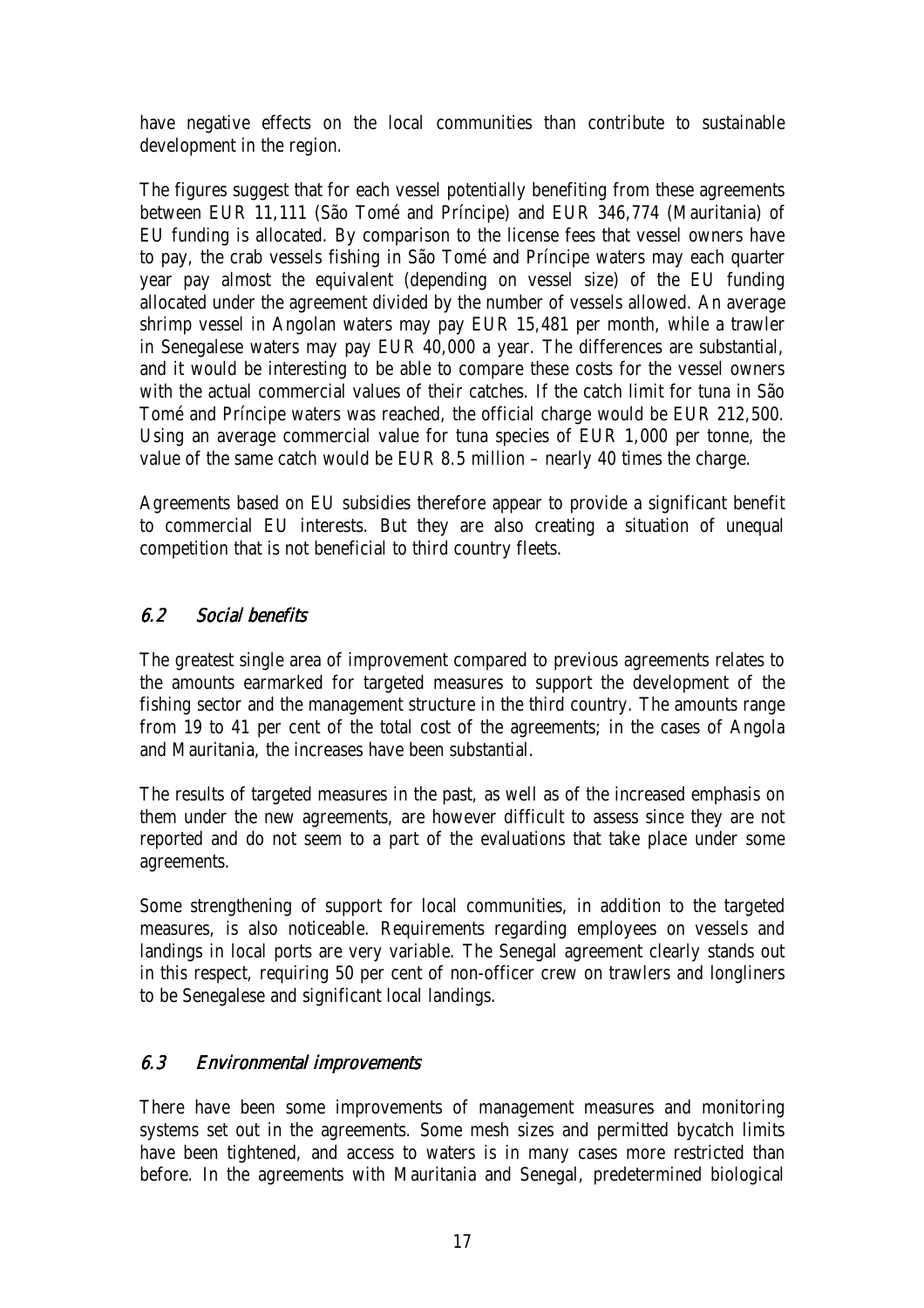rest periods have been specified for most non-tuna fisheries. Several agreements also specify that it is illegal to catch certain shark species, in line with the FAO International Plan of Action on Sharks.

The lack of catch limits remains a key weakness of the agreements, and is in stark contrast to the EU's domestic fisheries management, where targeted stocks are increasingly covered by Total Allowable Catch limits (TACs). Of the four West African agreements analysed, catch limits are only set in two specific instances: a maximum of 8,500 tonnes of tuna in São Tomé and Príncipe waters, and 5,000 tonnes of crawfish in Angolan waters. TACs have been heavily criticised if used on their own, but they do establish limits or thresholds that should not be exceeded.

Limits on total tonnage are the most common fleet management instrument under the agreements. It is, however, not possible to judge the appropriateness of this in the absence of reliable stock statistics and accessible information on actual catches taken under each agreement.

The use of observers on board to verify catches and the use of technical measures is also set to increase, with observer programmes described in all four agreements. This appears to be a positive development. On the whole, however, monitoring and inspection still appears to be patchy. Satellite monitoring is only required in one case. It is difficult to see how the regulations set down will be enforced, including correct charges per tonne.

Finally, and importantly, there is limited scope or provision for adjusting quotas or access over the period of the agreements. In the case of Senegal, if the fishery were to be restricted due to stock depletion, the amount of EU compensation would be adjusted downwards. This does not provide an incentive for rigorous management, and indeed fits rather uncomfortably with the EU's 'polluter pays' principle given the EU's longstanding involvement in these fisheries.

It is widely accepted that many fish stocks in West Africa are overfished and that people in these countries are dependent on fish as a food source. Since access under several of the agreements has in fact increased from the previous period, without sufficient knowledge of the available resources, few limitations on catches, and as yet apparently inadequate monitoring and control provisions, it seems questionable whether these new agreements are indeed moving towards sustainability.

NS/CC/KB November 2002

© Copyright IEEP London

#### Note to editors:

The authors of the paper are Niki Sporrong, Research Fellow, Clare Coffey, Research Fellow, and Kate Bevins, Research Assistant, of the Institute for European Environmental Policy. Niki Sporrong heads the Institute's programme of work on Policy Measures for the Sustainable Management of Fisheries. The Institute for European Environmental Policy (IEEP) is an independent, non-profit institute, dedicated to the advancement of environmental policies in Europe.